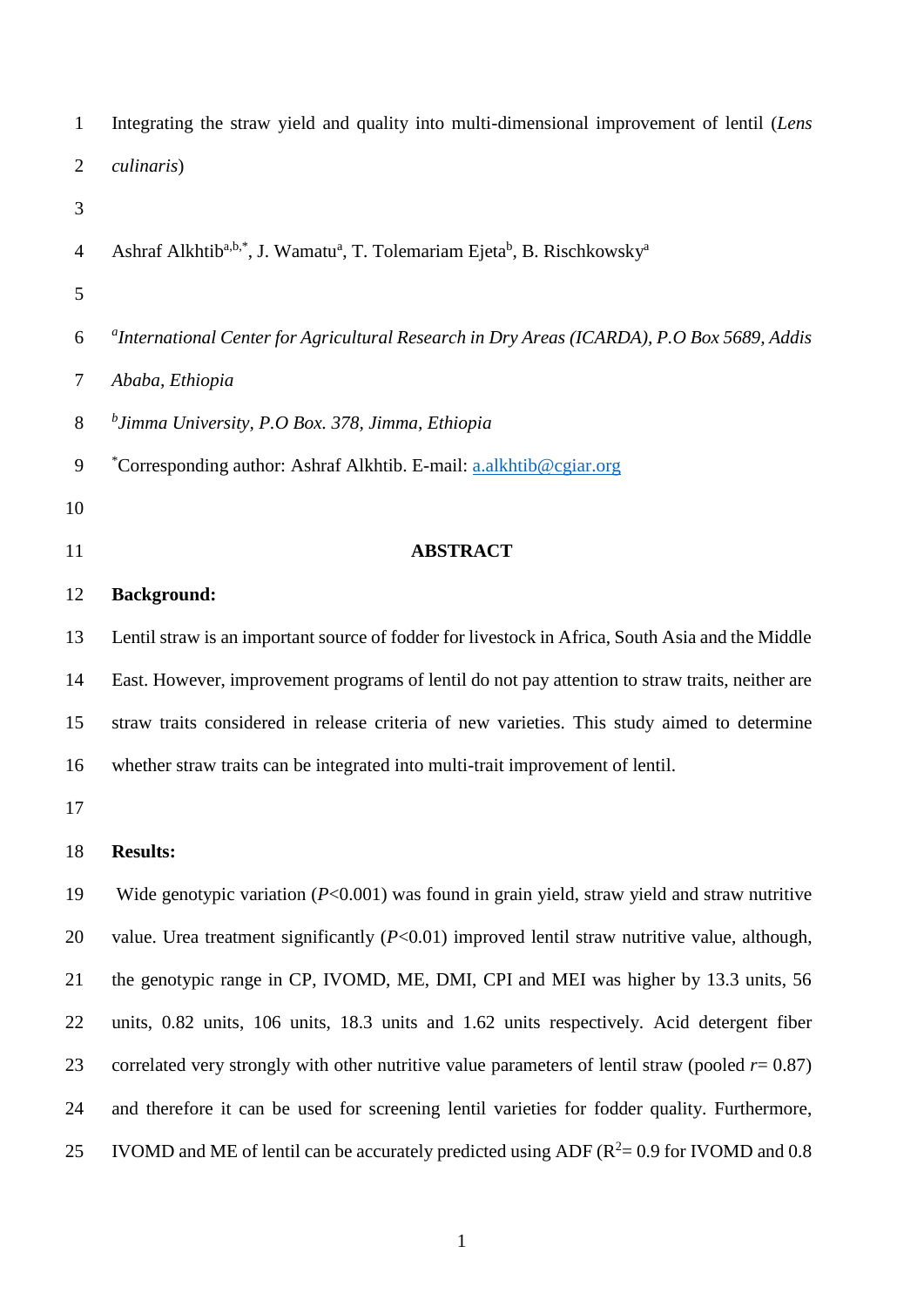| 26 | for ME). Straw yield correlated weakly with grain yield $(r=0.39, P<0.001)$ while no relation    |
|----|--------------------------------------------------------------------------------------------------|
| 27 | between grain yield and straw nutritive value was found $(P > 0.05)$ .                           |
| 28 |                                                                                                  |
| 29 | <b>Conclusion:</b>                                                                               |
| 30 | There is possibility to improve grain yield and straw traits of lentil simultaneously.           |
| 31 |                                                                                                  |
| 32 | Keywords: genetic variation, lentil, residue, grain                                              |
| 33 |                                                                                                  |
| 34 | <b>INTRODUCTION</b>                                                                              |
| 35 | Lentil straw is an important source of fodder for livestock in Africa, South Asia and the Middle |

 Lentil straw is an important source of fodder for livestock in Africa, South Asia and the Middle East<sup>1</sup>. Lentil straw has been reported to have better degradation in the rumen as compared to 37 cereal straws<sup>2, 3</sup>. High acceptability and digestibility of lentil straw in the ration of livestock 38 was reported by Abbeddou, Rihawi, Hess, Iniguez, Mayer and Kreuzer<sup>4</sup>. Heuzé, Tran, Sauvant, 39 Bastianelli and Lebas<sup>5</sup> reported that CP content of lentil straw ranged between 58 -111g/kg DM and metabolizable energy (ME) ranged between 6.7 and 8.3 MJ/kg DM. Heuzé, Tran, 41 Sauvant, Bastianelli and Lebas<sup>5</sup> reported that the dry matter intake of sheep from lentil straw was 46.6 g/kg of metabolic weight. Although better quality of lentil straw compared to cereal straw is documented, there is still need to improve its yield and nutritive value to allow for its use as a sole livestock feed. Several studies have reported on considerable variability in leaf to stem ratio, plant height, number of pods per plant and number of branches per plant of lentil <sup>6-</sup> <sup>8</sup>. This variation could result in a considerable exploitable genotypic variability in straw yield 47 and quality. Genetic variability in the nutritive value of lentil straw has been reported . Evaluation of the genotypic variation in straw yield and quality parameters helps to identify parental genotypes with superior straw traits which could be used in developing nutritionally 50 superior cultivars . Urea treatment is one of the effective treatments used to improve the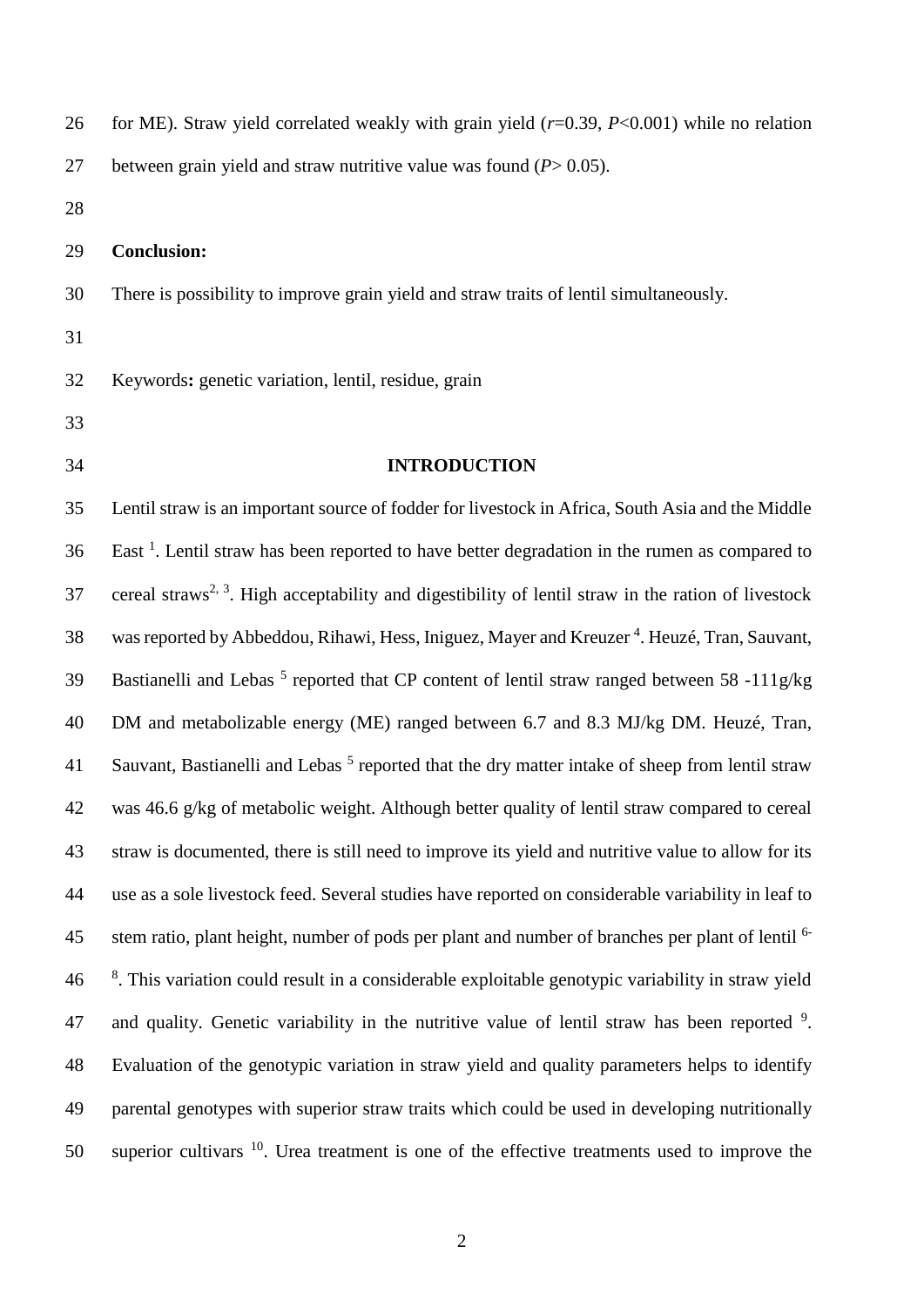nutritive value of crop residues. The ability of urea treatment to improve the nutritive value of a wide range of cereal straws by increasing crude protein, digestibility and energy has been 53 reported . Ease of application and abundance of urea in local markets at cheap price makes 54 urea treatment more practical than other treatments<sup>12</sup>. Therefore, urea treatment can be used as a baseline to ascertain whether genotypic variability in straw quality can be exploited to attain significant improvement. When evaluating the feeding value of straw, the most critical parameter is IVOMD as this determines ME and is positively related to CP. The evaluation of IVOMD and ME of large number of straw samples using various *in vitro*, *in vivo* or *in sacco* methods tend to be time consuming and expensive, therefore, prediction of IVOMD and ME of lentil straw using chemical composition offers a convenient alternative. Determining the correlations among the nutritive value parameters could minimize the number of variables which present the nutritive value of lentil straw. That would decrease the cost and the time spent in screening genotypes for straw quality and facilitate breeding new lentil genotypes for superior straw quality. Grain yield is a major criteria targeted in lentil improving program. Thus, it is imperative that efforts to increase the yield and nutritive value of lentil straw do not depress grain yield. Accordingly, determining the relationship between straw and grain yield is essential. This overall aim of this study was to determine whether straw traits can be integrated into multi-trait improvement of lentil.

- 
- 

#### **MATERIAL AND METHODS**

Genotype-dependent variation in straw and grain traits

 Straw samples were collected from trials of the National Program of Lentil Improvement in Ethiopia. The trial was carried out at Debre Zeit Agricultural Research Center, Chefe Dona experimental site (8° 57' N, 39° 6' E, elevation: 2450 m.a.s.l, average annual rainfall 876 mm) during the main rainy season of the 2013 cropping year. The soil of the experimental site was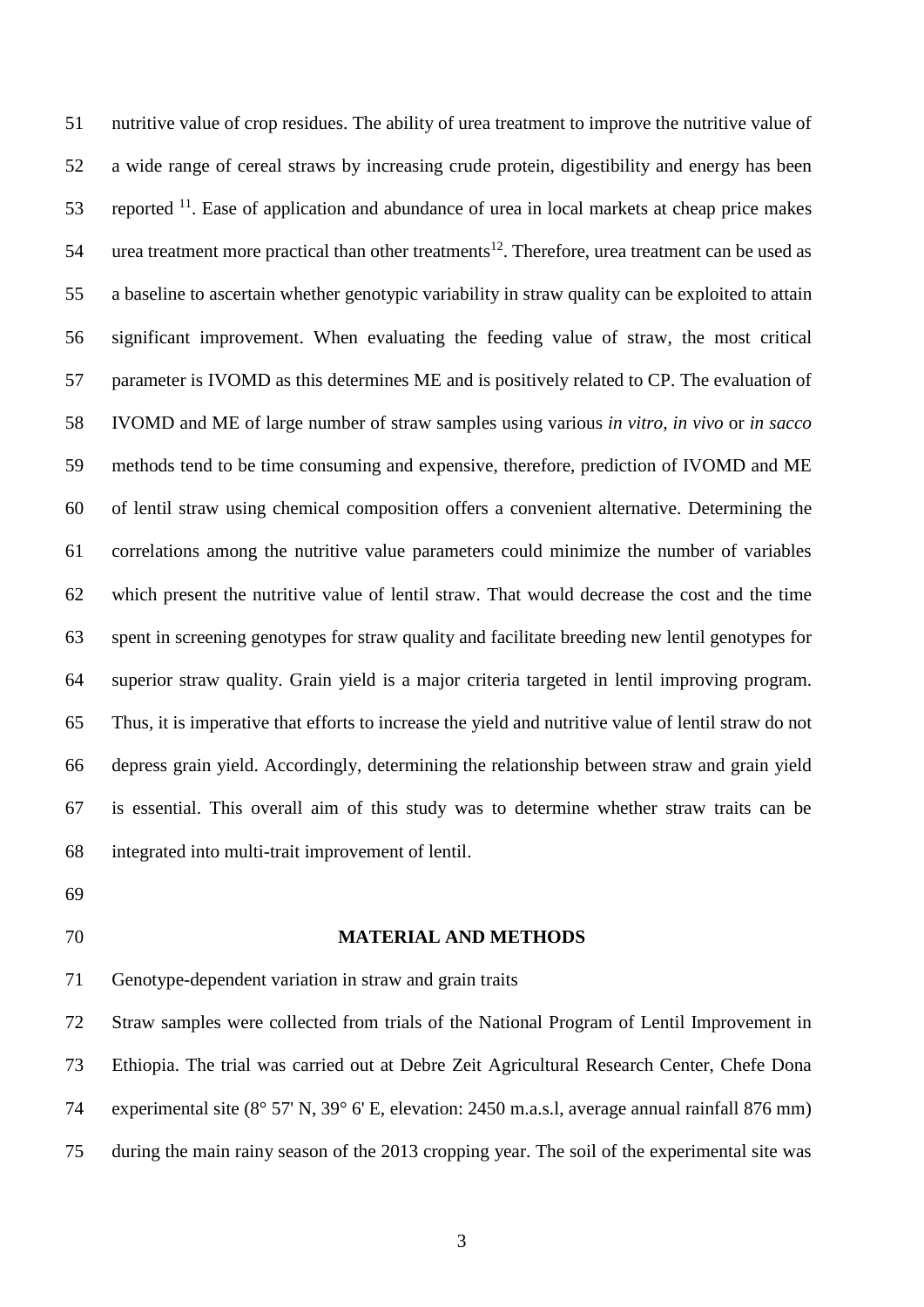vertisols. The experimental site was planted with wheat during the previous cropping season. Twenty three cultivars bred for early maturity and high grain yield, one local variety and one released variety for high grain yield (namely Derash) were included in the study (Table 1). The trial was replicated 4 times in the field with 4 rows per plot using randomized complete block design. The space between rows was 20 cm while the space between plants was 2 cm. The 81 experimental plot size was 4 m×0.8 m. All plots were hand planted and did not receive fertilization or irrigation. At physiological maturity, above ground portions of all plants in each 83 plot were harvested from two 1.6  $m<sup>2</sup>$  areas laid over the two middle rows of each plot. The biomass from all samples were air-dried for two weeks to a constant moisture and then weighed. Grain yield from each plot was recorded after threshing. The difference between the biomass yield and the grain yield was recorded as straw yield. Sub-samples of representative straw were taken from each plot for feed nutritional analysis.

### Urea treatment

 The straws of the local variety were bulked after sampling and three kg of it was used to test the effect of urea treatment. The straw was chopped to a theoretical cut length of two cm and divided into ten replicates of 0.3 kg weight each. Each replicate was divided into two parts, one of them was kept as control and the other was treated with urea according to Chenost and 94 Kayouli<sup>13</sup>. The straw was treated with a 40 g  $L^{-1}$  urea solution in the ratio 40 ml of solution to 100 g straw to reach final concentration of 4% urea. This mixture was placed in double-walled plastic bag and sealed. The bags were incubated under room temperature for 21 days. At the end of the treatment, the bags were open and dried by spreading them on the floor for three days. All replicates were ground in a laboratory mill to pass through a one mm mesh screen and stored for further analysis.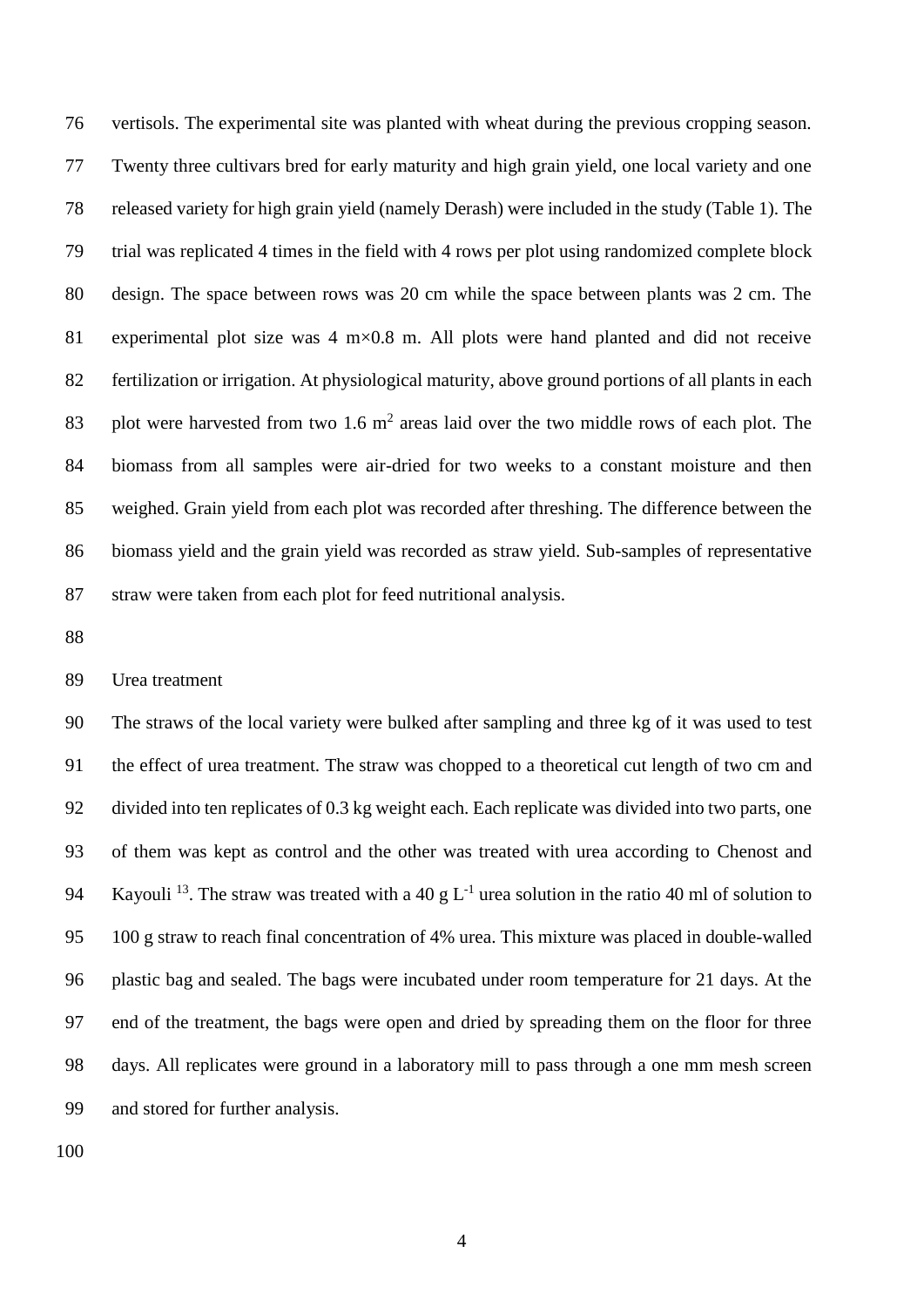Straw quality analysis

102 Dray matter, ash and CP were analyzed according to AOAC  $^{14}$ . Dry matter was determined by oven drying at 105 ˚C overnight (method 934.01). Ash was determined by burning all organic matter of the sample using muffle furnace at 500 ˚C overnight (method 942.05). Nitrogen content of the sample was determined by Kjeldahl method using Kjeldahl (protein/nitrogen) Model 1026 (Foss Technology Corp.) (method 954.01). Crude protein was calculated by multiplying nitrogen content by 6.25. Neutral detergent fiber, ADF and ADL were determined 108 as described by Van Soest and Robertson<sup>15</sup>. Neutral detergent fiber was not analyzed with a heat stable amylase and was expressed exclusive of residual ash. Acid detergent fiber was expressed exclusive of residual ash. Lignin was determined by solubilization of cellulose with sulphuric acid. *In vitro* organic matter digestibility (IVOMD) and ME were measured in rumen microbial inoculum using the *in vitro* gas production technique described by Menke & 113 Steingass <sup>16</sup>. Briefly, approximately 0.2 g of sample was weighed and placed in 100 mL graduated glass syringe. Buffer mineral solution medium was prepared and placed in a water 115 bath at 39  $\degree$ C under constant flushing with CO<sub>2</sub>. Rumen fluid was collected after morning feeding from three ruminally fistulated male cattle fed on 15 kg of grass hay/head per day and 4 kg of wheat bran/head per day. Rumen fluid was pumped with a manually operated vacuum pump from the rumen into pre-warmed thermos flasks. The rumen fluid was mixed and filtered 119 through four layers of cheesecloth and flushed with  $CO<sub>2</sub>$  and the bulked mixture was then mixed with the buffered mineral solution (1:2 v/v). The buffered rumen fluid (30 mL) was pipetted into each syringe and the syringes were immediately placed in a water bath and kept at 39 °C. Gas production was recorded after 24 hours of incubation and used to calculate 123 IVOMD and ME according to Menke & Steingass  $^{16}$ . All chemical analyses were undertaken at the International Livestock Research Institute (ILRI) Animal Nutrition Laboratory in Addis Ababa, Ethiopia.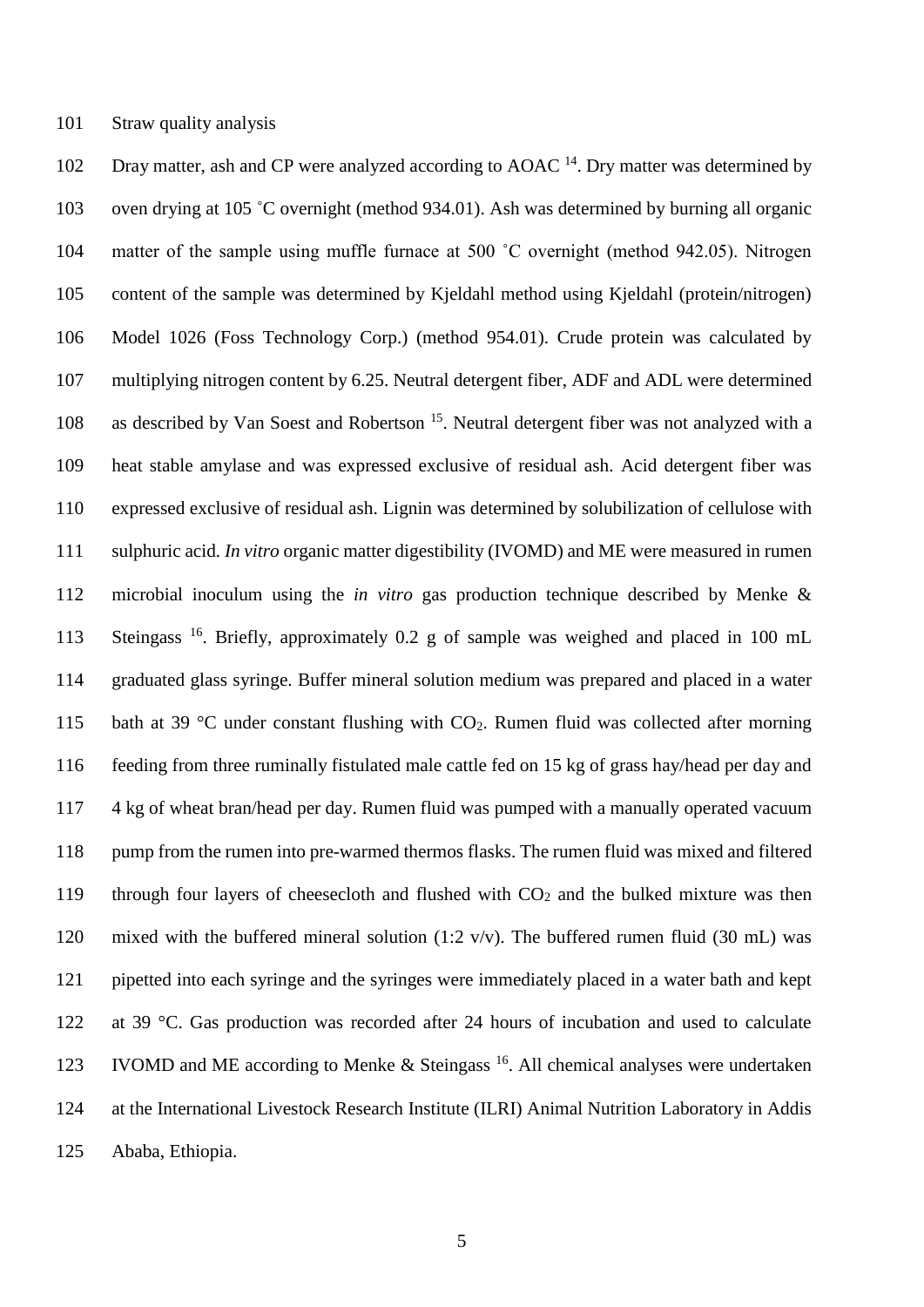## Calculations and statistical analysis

128 Yields of CP (kg ha<sup>-1</sup>) and ME (thousands MJ ha<sup>-1</sup>) were calculated using chemical analysis of the straw and the straw yield. The potential daily dry matter intake (DMI) of one head of sheep 130 30 kg live weight was calculated as follows: DMI (g per head per day) =  $1000\times30\times120/\text{NDF}$  (% DM), where 30 is the live weigh of sheep in kg, 120/NDF (%DM): potential daily DM 132 intake (% live weight) according to Horrocks and Vallentine <sup>17</sup>. Crude protein and ME contents of straw were multiplied by DMI to get potential CP intake (CPI) and potential ME intake (MEI). Data of the genotypic variation in gain yield and straw traits was subjected to analysis of variance according to the following model:

$$
136 \qquad Y_{ij} = M + G_i + B_j + E_{ij}.
$$

137 Where  $Y_{ij}$  is the response variable,  $G_i$  is the effect of lentil genotype i,  $B_i$  is the effect of the 138 block  $\frac{1}{1}$  and  $\frac{1}{1}$  is the random error. Means of genotypes were compared to the mean of the local variety using least significant difference method. Data of urea treatment trial was analyzed using one-way analysis of variance to test the effect of urea treatment on the nutritive value of lentil straw. In both trials, means were separated using least significant difference method at 0.05 level of probability. Stepwise multiple regression analysis was used to identify the best model which describe the relation between IVOMD and ME and chemical analysis of lentil straw. Linear relationships among straw quality trait was investigated to reduce the number of the variables which express the nutritive value of lentil straw. Likewise, linear relationships between grain and straw traits were calculated using Pearson's correlation. The strength of 147 Pearson correlations was described according to the guide suggested by Evans<sup>18</sup>. The correlation was considered very weak when *r* <0.19, weak when 0.2< *r*< 0.39, moderate when 0.4< *r*< 0.59, strong when 0.6 <*r* < 0.79 and very strong when 0.8< *r*< 1. All statistical 150 procedures were carried out using Statistical Analysis System software <sup>19</sup>.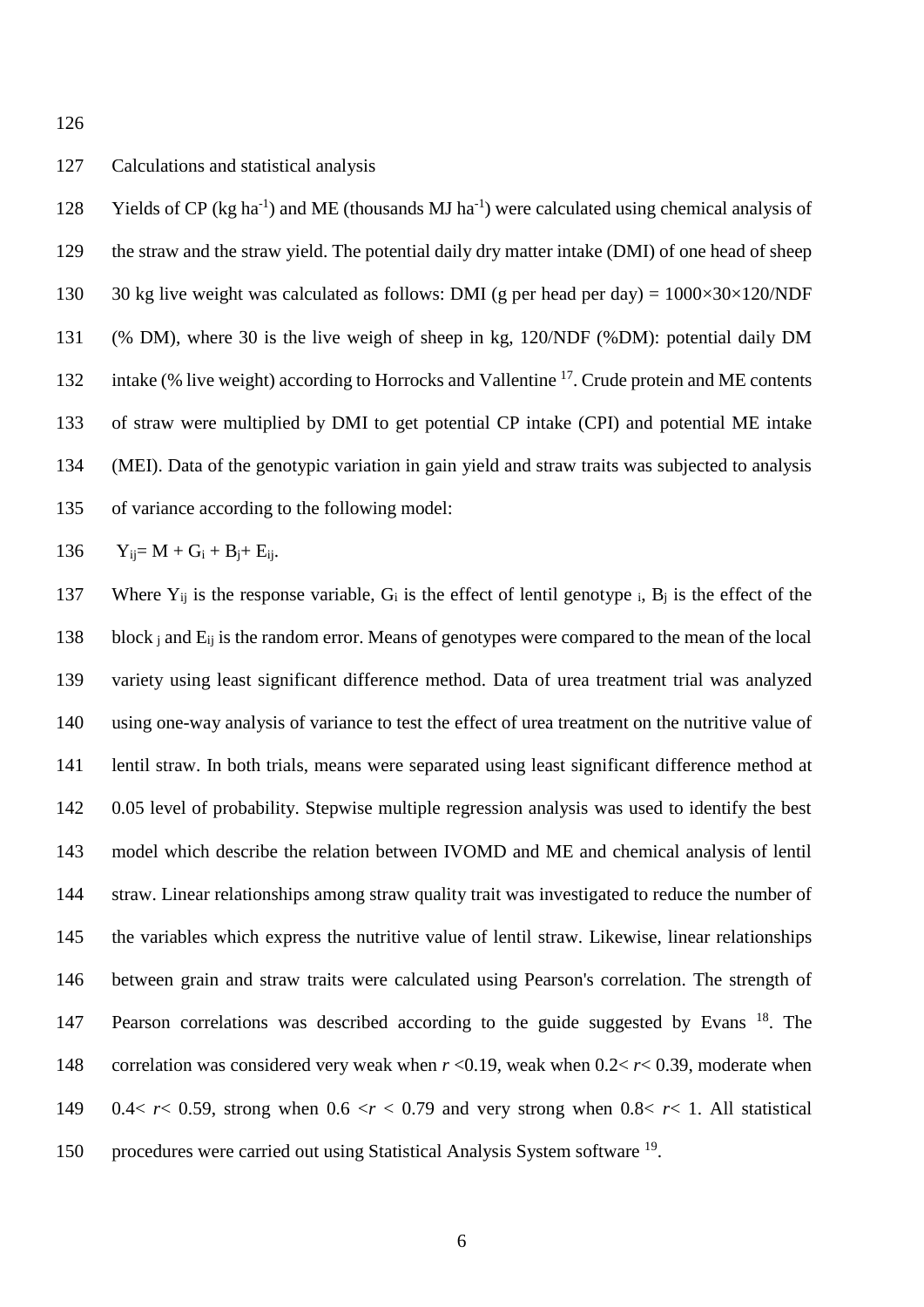### 152 **RESULTS**

153 Variation in Yield

154 The results presented in Table 1 indicated significant genotypic variations (*P*<0.001) in the 155 yields of grain, straw, CP, and ME. Grain yield ranged from 1.91 t/ha in local variety to 3.74 t 156 ha<sup>-1</sup> in DZ-2012-LN-0039. Twelve genotypes out of overall 25 yielded significantly higher 157 grain compared to the local variety ranging from DZ-2012-LN-0195 with yield of 2.91 t ha<sup>-1</sup>to 158 DZ-2012-LN-0039 with yield of 3.74 t ha<sup>-1</sup>. Straw yield of DM ranged between the local 159 variety with yield of 3.19 t DM ha<sup>-1</sup> to DZ-2012-LN-0196 with yield of 9.31 t DM ha<sup>-1</sup>. 160 Eighteen genotypes had higher straw yield of DM than the local variety and eight of them were 161 among the high grain yielders ranging from 5.99 t DM ha<sup>-1</sup> in Derash to 8.96 t DM ha<sup>-1</sup> in DZ-162 2012-LN-0195. Straw yield of CP ranged from 137 kg CP ha<sup>-1</sup> in DZ-2012-LN-0192 to 641 kg 163 CP ha<sup>-1</sup> in DZ-2012-LN-0200. Seventeen genotypes had significantly higher yield of CP of 164 straw compared to the local variety and eight of them were among the high grain yielding 165 genotypes ranging from DZ-2012-LN-0052 with yield of 323 kg CP ha<sup>-1</sup> to DZ-2012-LN-0191 166 with yield of 538 kg CP ha<sup>-1</sup>. Straw yield of ME (thousand MJ ME ha<sup>-1</sup>) varied from 25.4 in 167 the local variety to 80.1 in DZ-2012-LN-0200. Eighteen genotypes had significantly higher 168 straw yield of ME compared to that of the local variety. Among the high grain yielders, eight 169 genotypes yielded significantly higher ME (thousand MJ ME ha<sup>-1</sup>) of straw than the local 170 variety varying from 48.3 in Derash to 75.8 in DZ-2012-LN-0195. Among all of the high grain 171 yielder genotypes in the study, eight of them yielded high grain and straw yields of DM, CP 172 and ME than that of the local variety.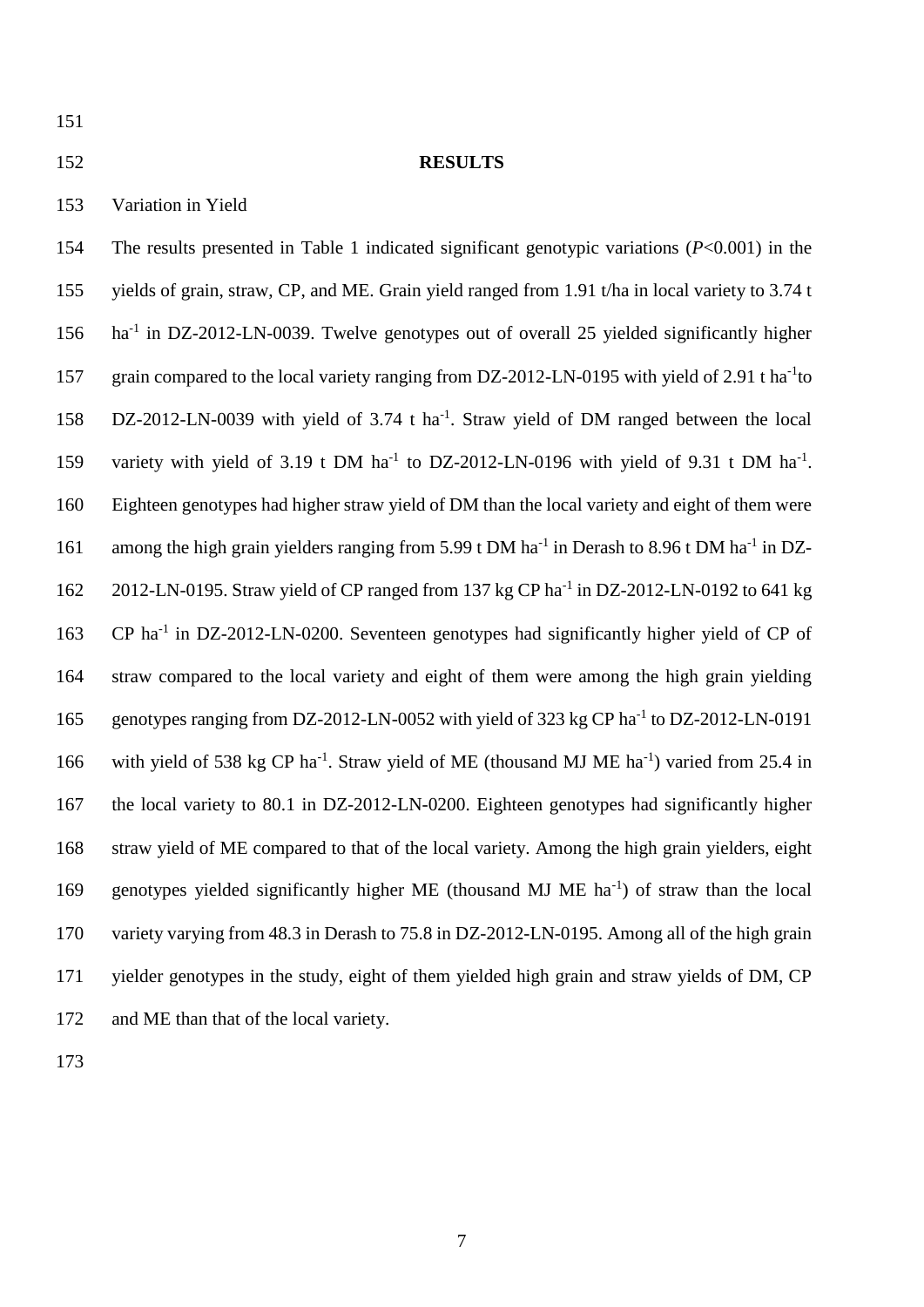174 Variation in straw quality

175 Table 2 presents the effect of genotype on the nutritive value of lentil straw. Genotype affected 176 significantly (*P*<0.001) chemical composition and nutritive value of lentil straw. The genotypic 177 rang of DM was very small  $(3 g kg<sup>-1</sup>)$  thus it was not reported. Ash content of straw ranged 178 from 88.8 g  $kg^{-1}$  in DZ-2012-LN-0193 to 107 g/kg in DZ-2012-LN-0056. Among the high 179 grain yielders, only two genotypes hosed higher ash than that of the local variety. Straw content 180 of CP ranged from 38 g  $kg^{-1}$  in DZ-2012-LN-0199 to 80 g  $kg^{-1}$  in DZ-2012-LN-0197. Eleven 181 genotypes had higher CP than that of the local variety while two of them only was among the 182 high grain yielders (DZ-2012-LN-0191 and DZ-2012-LN-0195). Straw content of NDF varied 183 from 438 g/kg in DZ-2012-LN-0200 to 550 g kg<sup>-1</sup> in DZ-2012-LN-0199. Eighteen genotypes 184 hosed lesser NDF than that of the local variety and seven of them were among the high grain 185 yielders ranging from (DZ-2012-LN-0191) 455 g kg<sup>-1</sup> to 489 g kg<sup>-1</sup> (DZ-2012-LN-0052). Acid 186 detergent fiber ranged from 301 g kg<sup>-1</sup> in DZ-2012-LN-0200 to 384 g kg<sup>-1</sup> in DZ-2012-LN-187 0192. Nineteen genotypes had lesser ADF than that of the local variety while eight of them 188 were among the high grain yielders ranging from DZ-2012-LN-0056 (317 g kg<sup>-1</sup>) to DZ-2012-189 LN-0045 (356 g kg<sup>-1</sup>). Straw content of ADL varied from 66.2 g kg<sup>-1</sup> in DZ-2012-LN-0197 to 190 95.9 g kg<sup>-1</sup> in DZ-2012-LN-0192. Eighteen genotypes hosted lesser ADL than that of the local 191 variety, furthermore, ten of them were among the highest grain yielding genotypes. The high 192 grain yielders ranged in ADL from 67.5 g  $kg^{-1}$  in DZ-2012-LN-0191 to 80.3 g  $kg^{-1}$  in Derash. 193 Straw IVOMD (g kg<sup>-1</sup>) ranged from 532 in DZ-2012-LN-0192 to 614 in DZ-2012-LN-0197 194 while fifteen genotypes had better IVOMD than that of the local variety. Seven high grain 195 yielding genotypes had significantly higher IVOMD than that of the local variety ranging from 196 567 g kg<sup>-1</sup> in DZ-2012-LN-0042 to 585 g kg<sup>-1</sup> in DZ-2012-LN-0056. Genotypes varied in ME 197 (MJ kg<sup>-1</sup>) from 7.91 in DZ-2012-LN-0199 to 9.17 in DZ-2012-LN-0197 while fifteen of them 198 had better content than that of the local variety. Seven high yielding genotypes had significantly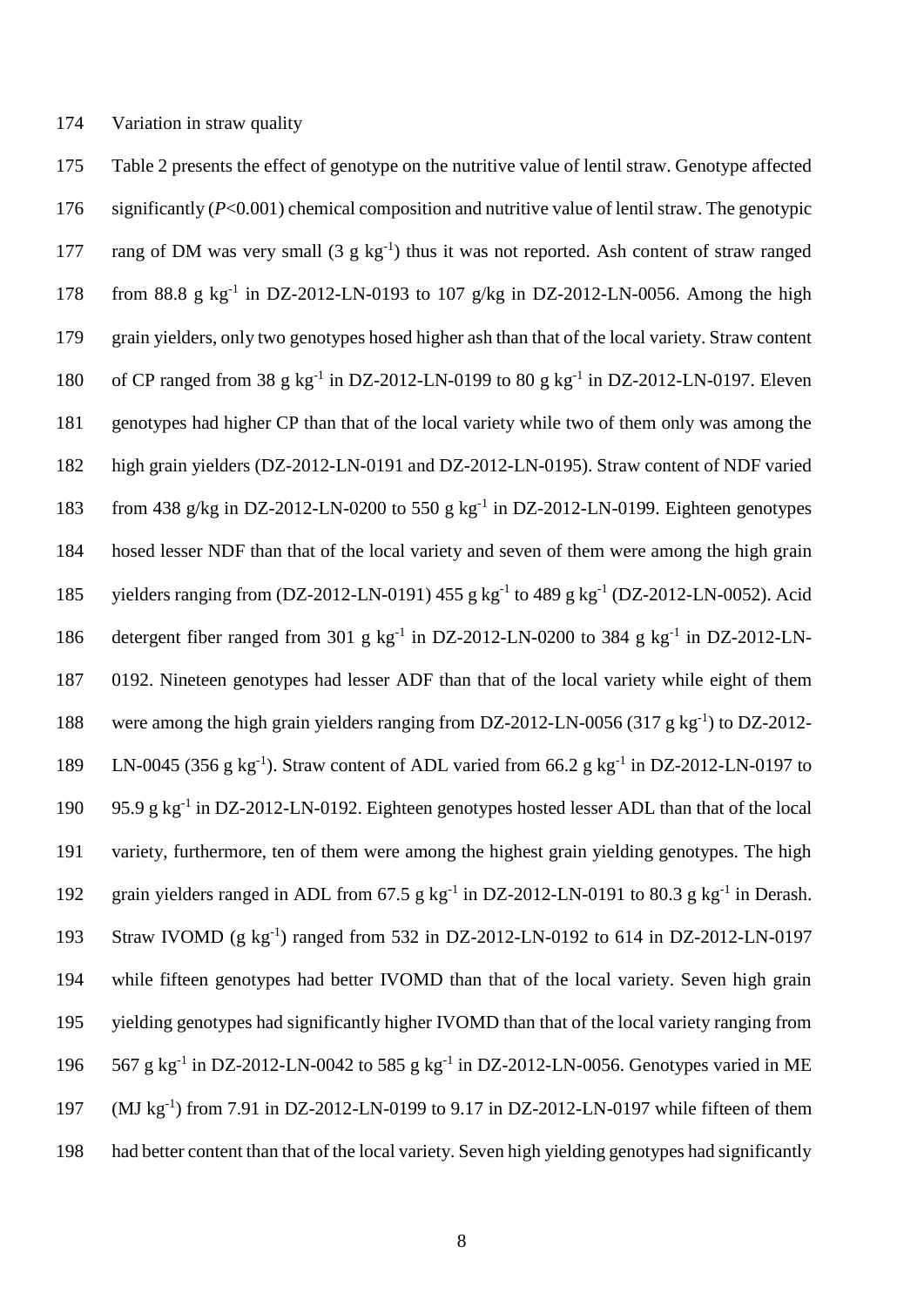higher ME than that of the local variety ranging from 8.38 MJ/kg in DZ-2012-LN-0042 to 8.69 MJ/kg in DZ-2012-LN-0056. Genotypes ranged in DMI (g per head per day) from 655 in DZ- 2012-LN-0199 to 823 in DZ-2012-LN-0200 but only seventeen of them had better value than that of the local variety. Seven high yielding genotypes had significantly higher DMI than that of the local variety ranging from DZ-2012-LN-0052 with 737 g DM per head per day to DZ- 2012-LN-0191 with 793 g DM/head per day. Genotypes varied in CPI (g CP per head per day) from 24.8 in DZ-2012-LN-0199 to 65.4 in DZ-2012-LN-0197, however, only five of them including one high grain yielder had better value than that of the local variety. The genotypes included in the study varied in MEI (MJ ME per head per day) from 5.18 in DZ-2012-LN-0199 to 7.49 DZ-2012-LN-0197 whereas only sixteen of them had better value than that of the local variety. Seven high yielding genotypes had significantly higher MEI (MJ ME per head per day) than that of the local variety ranging from 6.21 in DZ-2012-LN-0042 to 6.86 in DZ-2012-LN- 0191. Table 3 shows that urea treatment increased significantly (*P*<0.001) the nutritive value of lentil straw by improving CP, IVOMD, ME, DMI, CPI and MEI and decreasing NDF and ADL. However, the genotypic range in CP, IVOMD, ME, DMI, CPI and MEI was higher by 13.3 units, 56 units, 0.82 units, 106 units, 18.3 units and 1.62 units respectively.

Relationships among straw quality traits

 Table 4 presents the relationships among straw quality traits in lentil straw. No relation between ash and other nutritive value parameters was found. CP and ADL were moderately correlated (*r*= -0.565) while other pairs of correlations were strongly and very strongly correlated. 220 Generally, ADF correlated very strongly to other quality traits except ash (pooled  $r=0.87$ , 221 pooled  $R^2 = 0.76$ ). Stepwise regression analysis (Table 5) showed that ADF is useful to predict 222 of IVOMD ( $R^2 = 0.9$ ) and ME ( $R^2 = 0.8$ ) of lentil straw.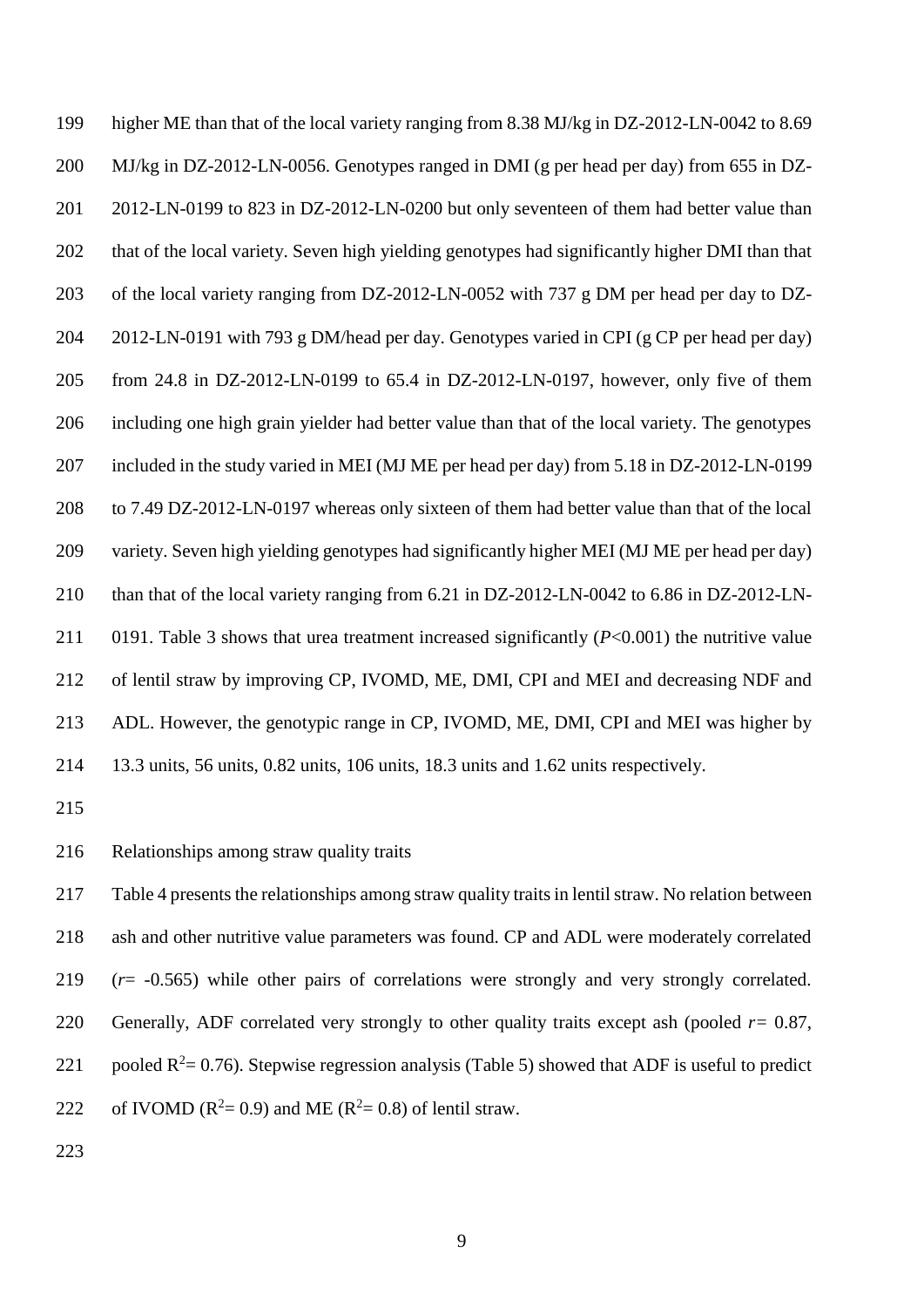Relationship between grain yield and straw traits

 Table 6 depicts the relationship between grain yield and straw traits. The association between grain and straw yields was weak, positive and significant (*r=* 0.39, *P*<0.001). Grain yield and CP yield were insignificantly related (*r=* 0.197, *P*= 0.107) with each other while grain and ME yields tended to be positively and weakly associated (*r=* 0.378, *P*= 0.002). The relationship between grain yield and the straw content of CP, NDF, ADF, ADL, IVOMD, ME, DMI, CPI and MEI was insignificant (CP: *r=* -0.23, *P=* 0.06, NDF: *r=* -0.04, *P=* 0.76, ADF: *r=* -0.03, *P=* 0.79, ADL: *r=* -0.11, *P=* 0.36, IVOMD: *r=* -0.104, *P*= 0.397, ME: *r=* -0.11, *P*= 0.37; DMI: *r=* -0.069, *P*= 0.556; CPI: *r=* -0.118, *P*= 0.313; MEI: *r=* -0.078, *P*= 0.507).

- 
- 

#### **DISCUSSION**

 Wide genetic variation was found for straw traits even within the high grain yielding genotypes. The results of this study showed that the genotypic range in the nutritive value parameters was considerably higher than that improvement resulted from urea treatment. That implies that varietal selection for straw quality traits can meaningfully improve the nutritive value of lentil 239 straw. DZ-2012-LN-0195 significantly out yielded the local variety by 2 t DM ha<sup>-1</sup> of grain,  $\,$  5.77 t of straw DM ha<sup>-1</sup>, 340 kg CP ha<sup>-1</sup> of straw CP and 50 thousand MJ ME ha<sup>-1</sup> of straw ME. Therefore, it is recommended as a parental genotype for any further efforts to improve the yield of straw from DM, CP and ME. DZ-2012-LN-0197 which is superior to the local variety by g kg<sup>-1</sup> of CP and 1.19 MJ kg<sup>-1</sup> of ME is recommended for any improvement of straw content 244 for nutritive value. Kearl  $^{20}$  reported that daily requirements for a sheep of 30 kg live weight are 750 g DM, 59 g CP and 4.95 MJ ME for maintenance. Accordingly, DZ-2012-LN-0197 covers 110%, 111% and 151% of DM, CP and ME maintenance requirements respectively of a 30 kg sheep. Interestingly, DZ-2012-LN-0191 has superior grain and straw traits. Furthermore, its straw meets 106%, 99% and 138% of DM, CP and ME maintenance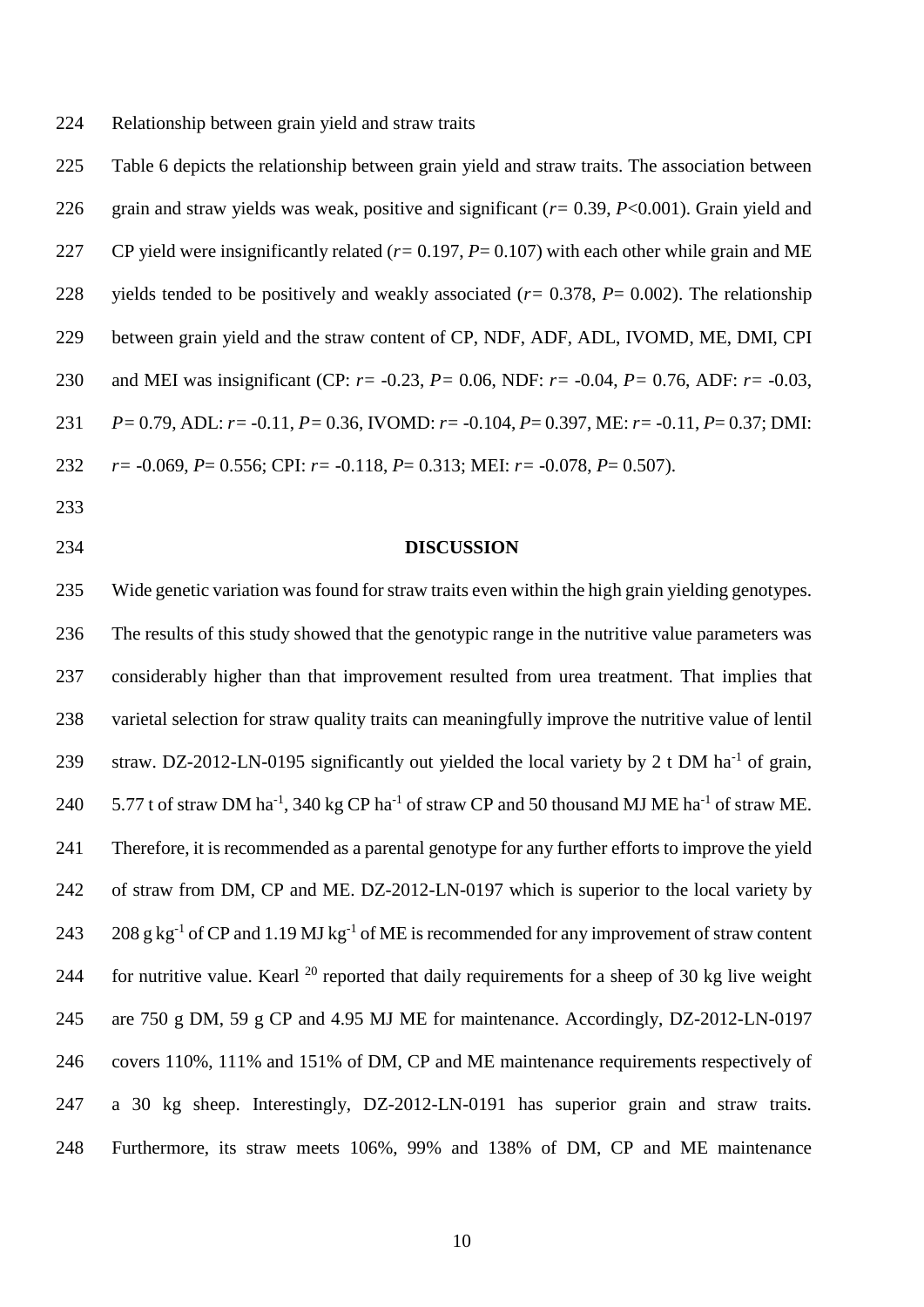requirement respectively of 30 kg live weight sheep. Thus, DZ-2012-LN-0191 is nominated as a dual purpose lentil cultivar. Improving nutritive value of lentil straw through varietal selection requires phenotyping large number of genotypes for IVOMD and ME. The results of the stepwise regression analysis indicates that ADF of lentil straw alone can be used accurately to predict IVOMD and ME. These prediction equations provide a convenient substitute to *in vitro*, *in vivo* or *in sacco* methods, thus minimizing the cost and time of undertaking IVOMD and ME evaluations. The current study shows that ADF of lentil straw is strongly and negatively correlated to other nutritive value parameters. Moreover, it can explain more than 76% of the variability in other quality parameters of lentil straw. That means the lower the ADF, the higher the nutritive value of lentil straw. Thus, ADF can be recommended for the ranking lentil varieties for straw quality. Furthermore, lentil breeders may use ADF as sole criteria to breed genotypes with superior straw quality traits. Grain yield is a major criteria targeted in lentil improvement programs. Thus, it is imperative that efforts to increase the yield and nutritive value of lentil straw do not depress grain yield. This study showed that the correlation between straw and grain yield was weak. This implies that varietal selection to improve the straw yield will not lead to a decrease in grain yield and vice versa. Moreover, straw yield of DM cannot be predicted from grain yield and therefore straw yield of DM needs to be recorded alongside grain yield. Correlations between CP, NDF, ADF, ADL and ME content of lentil straw and grain yield were insignificant. That means no decline in grain yield is expected as a result of any increase in CP and ME content of lentil straw nor a decrease in NDF, ADF or ADL. Similarly, no such correlation was reported by Ertiro, Twumasi-Afriyie, 270 Blümmel, Friesen, Negera, Worku, Abakemal and Kitenge  $^{21}$  in maize, Blümmel, Bidinger and 271 Hash  $^{22}$  in pearl millet and Blümmel, Vishala, Ravi, Prasad, Reddy and Seetharama  $^{23}$  in Sorghum. The performance of lentil genotypes in terms of food and feed traits, the correlation among nutritive value traits of straw and the food-feed relations could be affected by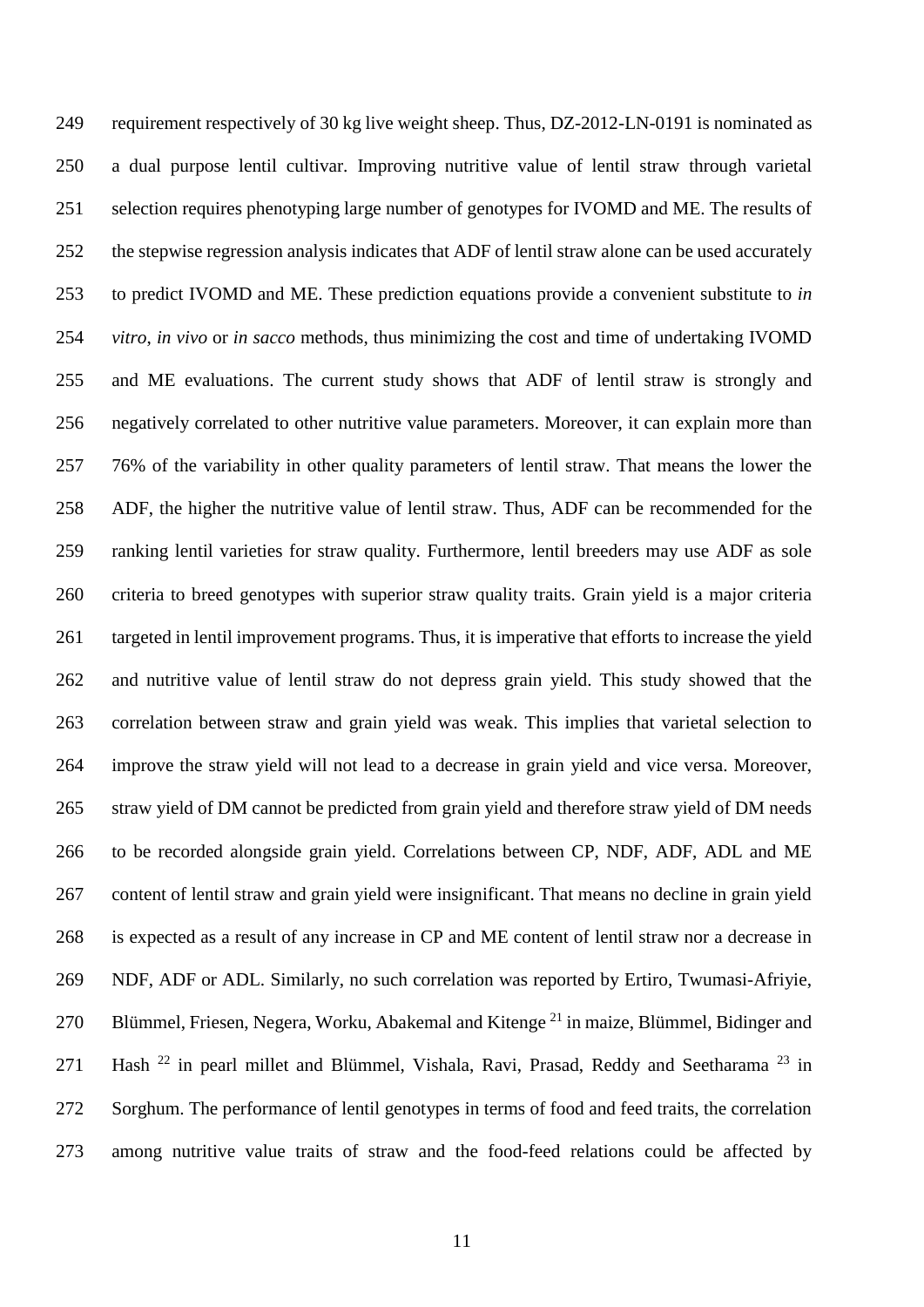environmental factors, therefore, further studies using larger number of genotypes under different environments is recommended to validate this study further. Furthermore, the genotypes recommended in this study as parental genotypes for further improvement program of lentil need to be evaluated for other critical agronomy traits such as disease resistance and drought tolerance.

- 
- 

### **CONCLUSIONS**

 Currently, improvement programs of lentil do not pay attention to straw traits, neither are straw traits considered in release criteria of new varieties. Food-feed varieties of lentil would not only contribute to soil health through providing additional biomass for soil mulching, but also address the increasing demand for food and feed, particularly in mixed crop-livestock farming systems. Therefore, livestock nutritionists need to work with lentil breeders to select varieties which have superior food and feed traits.

### **ACKNOWLEDGEMENTS**

 The authors would like to acknowledge the financial support from the USAID-funded AfricaRISING project and Council for At-Risk Academics (cara). Sample analysis by the Animal Nutrition Laboratory of the International Livestock Research Institute (ILRI) in Addis Ababa, Ethiopia is appreciated.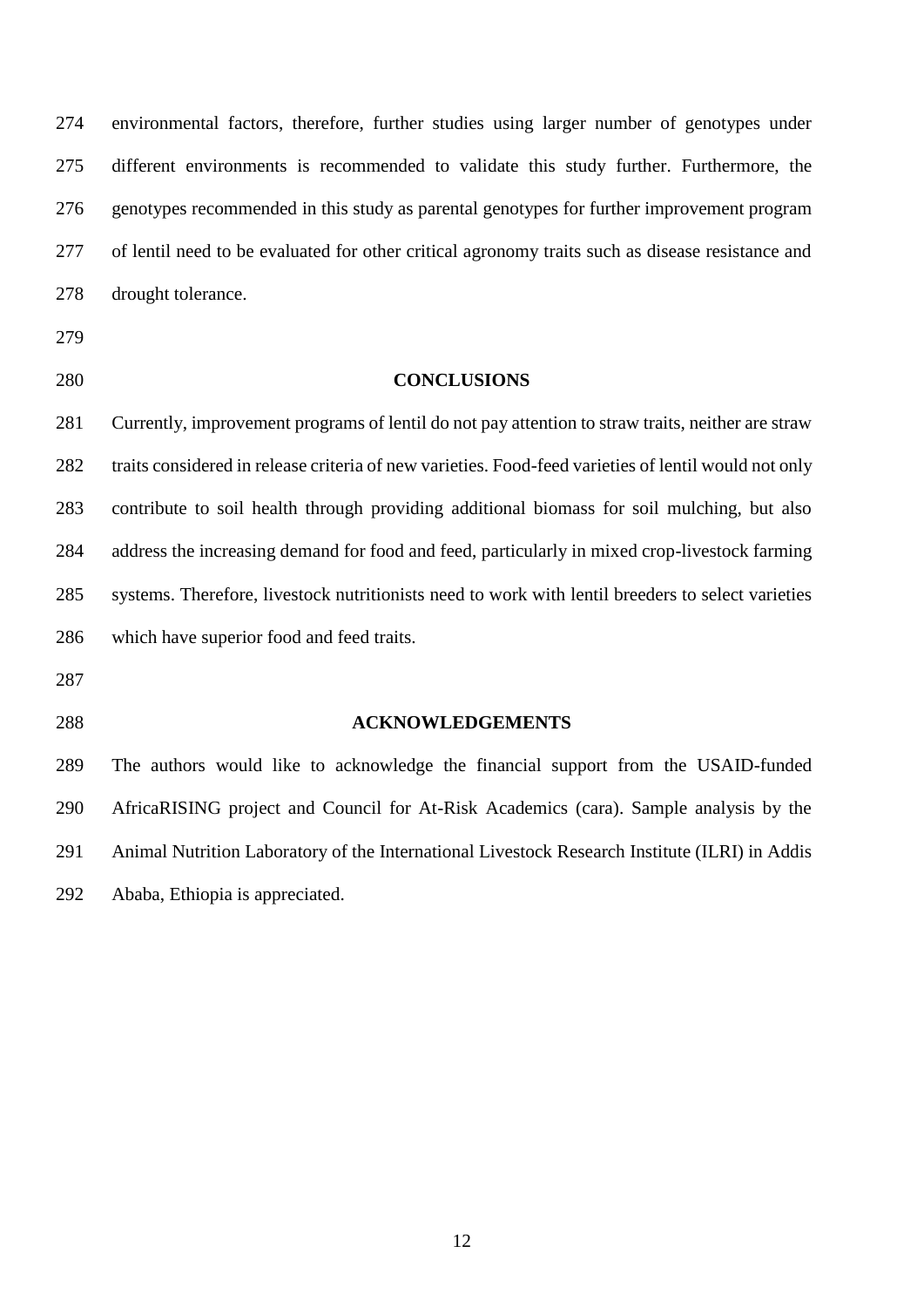| 293 | <b>REFERENCES</b>                                                                         |
|-----|-------------------------------------------------------------------------------------------|
| 294 | Brennan J, Aw-Hassan A, Quade K and Nordblom T, Impact of Ashutosh and<br>1.              |
| 295 | Shiv, 2011. Research on Australian Agriculture, in Economic Research Report, Ed           |
| 296 | (2002).                                                                                   |
| 297 | López S, Davies D, Giráldez F, Dhanoa M, Dijkstra J and Frane J, Assessment of<br>2.      |
| 298 | nutritive value of cereal and legume straws based on chemical composition and in vitro    |
| 299 | digestibility. <i>J. Sci. Food Agric.</i> <b>85</b> :1550-1557 (2005).                    |
| 300 | Singh S, Kushwaha B, Nag S, Mishra A, Bhattacharya S, Gupta P and Singh A,<br>3.          |
| 301 | In vitro methane emission from Indian dry roughages in relation to chemical composition.  |
| 302 | Current Science 101:57-65 (2011).                                                         |
| 303 | Abbeddou S, Rihawi S, Hess H, Iniguez L, Mayer A and Kreuzer M, Nutritional<br>4.         |
| 304 | composition of lentil straw, vetch hay, olive leaves, and saltbush leaves and their       |
| 305 | digestibility as measured in fat-tailed sheep. Small Rumin. Res. 96: 126-135 (2011).      |
| 306 | Heuzé V, Tran G, Sauvant D, Bastianelli D and Lebas F, Lentil (Lens culinaris).<br>5.     |
| 307 | http://feedipedia.org/node/284 2016].                                                     |
| 308 | Al-abdalla N and al-nabelssi A, Phenotypic adaptability and stability of<br>6.            |
| 309 | macrosperma lentil landraces in dara'a govrenorate, syria. Agric. For. 60:169-179 (2014). |
| 310 | Chakraborty M and Haque M, Genetic variability and component analysis in lentil<br>7.     |
| 311 | (Lens culinaris Medik). J. Res. Birsa Agric. Univ. 12:199-204 (2000).                     |
| 312 | 8.<br>Tullu A, Kusmenoglu I, K.E.McPhee K and Muehlbauer F, Characterization of           |
| 313 | core collection of lentil germplasm for phenology, morphology, seed and straw yields.     |
| 314 | Genet. Resour. Crop Evol. 48:143-152 (2001).                                              |
| 315 | Erskine W, Rihawi S and Capper E, Variation in lentil straw quality. Anim. Feed<br>9.     |
| 316 | Sci. Technol. 28:61-69 (1990).                                                            |
|     |                                                                                           |
|     |                                                                                           |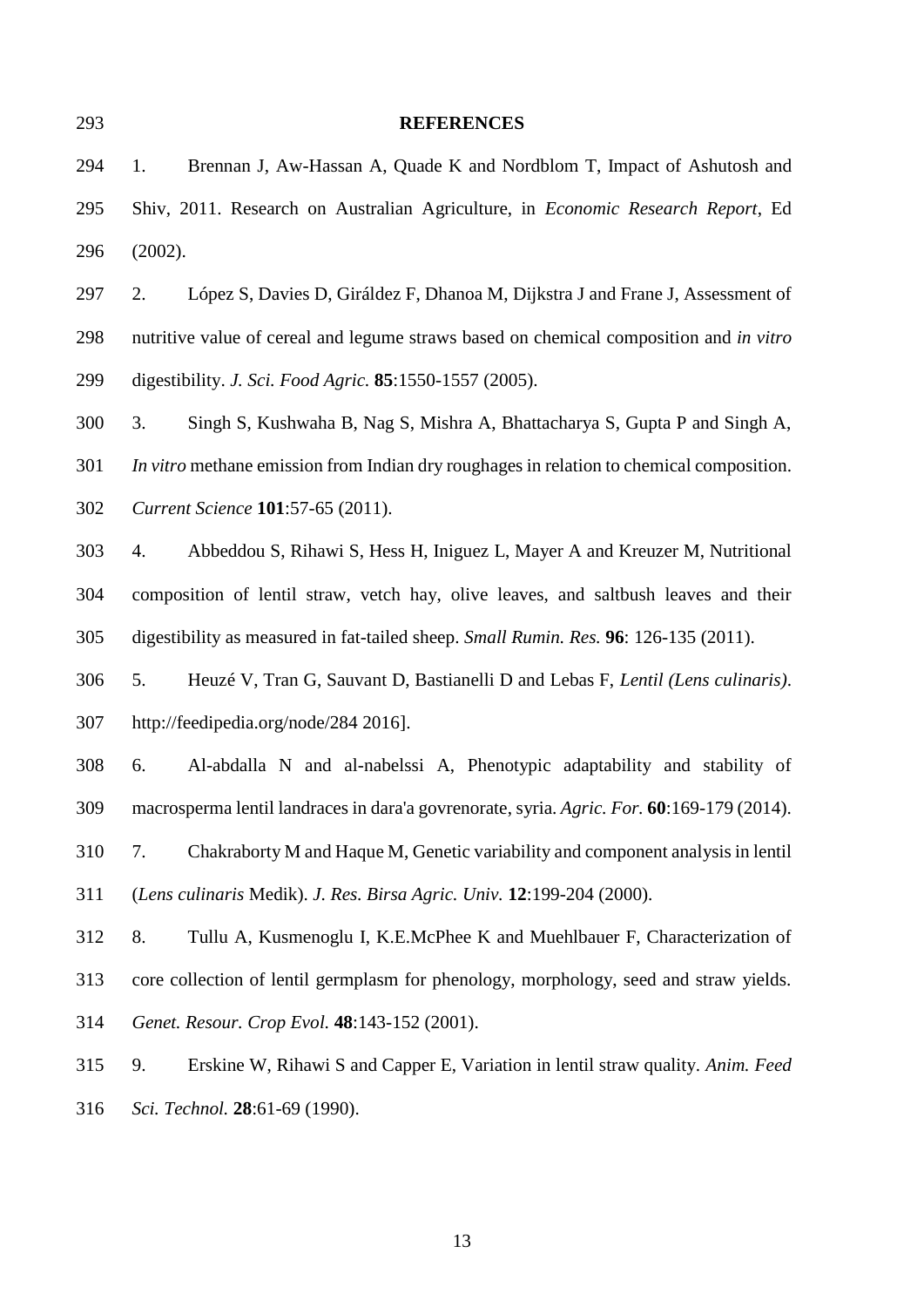- 10. Davila J, Sanchez dela Hoz M, Loarce Y and Ferrer E, DNA and coefficients of
- percentage to determine genetic relationships in barley. *Genome* **41**: 477-486 (1998).

 11. Van Soest J, Rice straw, the role of silica and treatments to improve quality. *Anim. Feed Sci. Technol.* **130** 137-171 (2006).

 12. Abdel Hameed A, Salih M and EL Seed F, Effect of urea treatment on the chemical composition and rumen degradability of groundnut hull. *Pak. J. Nutr.* **11** 1146- 1151 (2012).

 13. Chenost M and Kayouli C, *Roughage Utilization in Warm Climates.* Food and Agriculture Organization of the United Nations, Rome (1997).

14. AOAC, *Official Methods of Analysis*. AOAC International, Gaithersburg (2000).

15. Van Soest P and Robertson J, *Analysis of Forage and Fibrous Foods, a laboratory* 

*manual for Animal Science*. Cornell University, New York (1985).

 16. Menke K and Steingass H, Estimation of the energy feed value obtained from chemical analysis and *in vitro* gas production using rumen fluid. *Anim. Res. Dev.* **28**:7– 55 (1988).

 17. Horrocks R and Vallentine J, *Harvested Forages*. Academic Press, London (1999).

 18. Evans J, *Straightforward statistics for the behavioral sciences*. Pacific Grove : Brooks/Cole Publishing Company, California, USA (1996).

19. SAS, *SAS/STAT 12.1 User's Guide* SAS Inc., Cary, NC, USA (2012).

- 20. Kearl L, *Nutrient requirements of ruminants in developing countries*. International Feedstuffs Institute, Utah State University, Utah, USA (1982).
- 21. Ertiro T, Twumasi-Afriyie S, Blümmel M, Friesen D, Negera D, Worku M,

Abakemal M and Kitenge K, Genetic variability of maize stover quality and the potential

for genetic improvement of fodder value. *Field Crop Res.* **153**:79-85 (2013).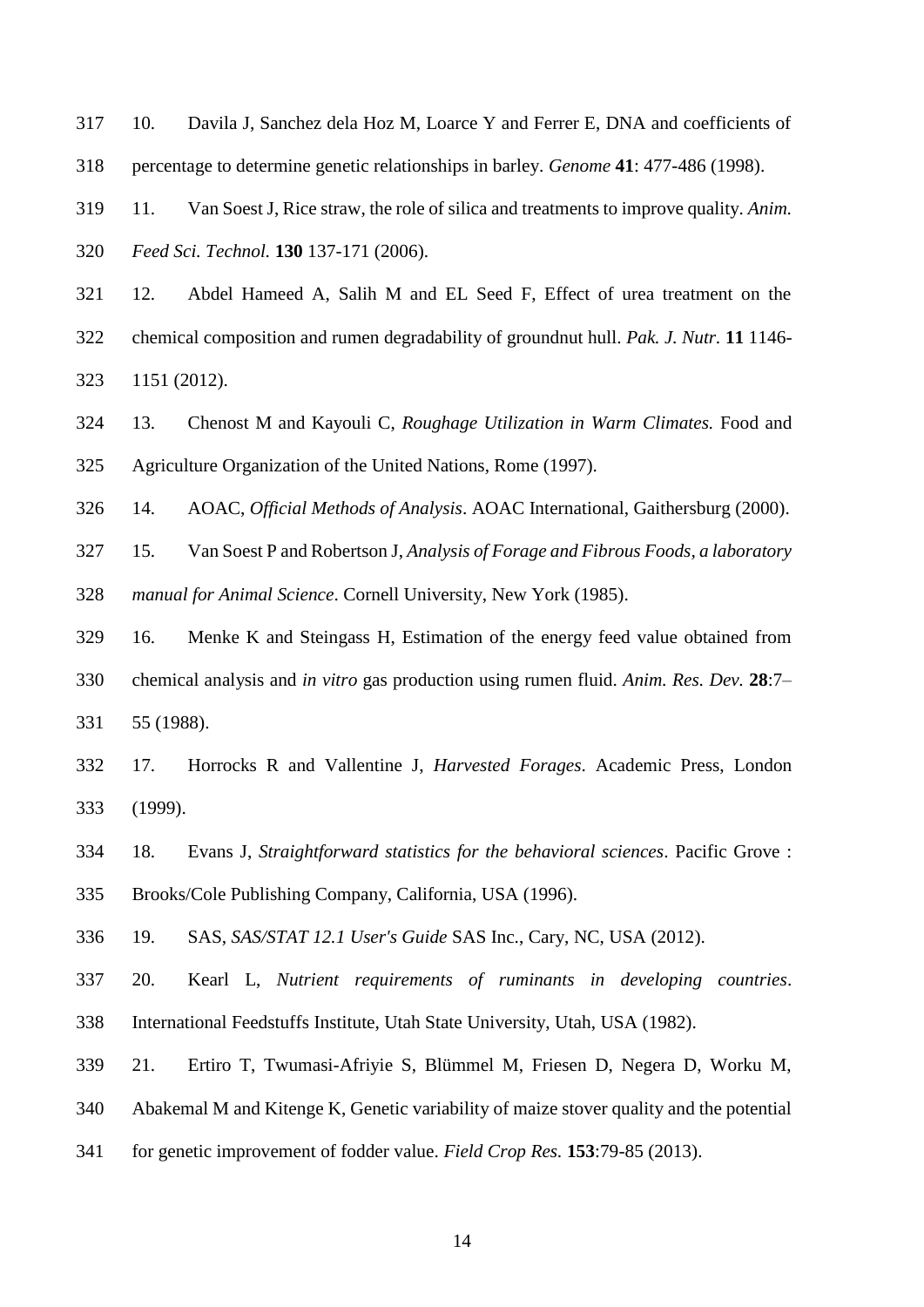|     | Blümmel M, Bidinger F and Hash T, Management and cultivar effects on<br>342 22.                              |
|-----|--------------------------------------------------------------------------------------------------------------|
| 343 | ruminant nutritional quality of pearl millet ( <i>Pennisetum glaucum <math>(L, R, Br)</math></i> stover: II. |
| 344 | Effects of cultivar choice on stover quality and productivity. Field Crop Res. 21:129-138                    |
| 345 | $(2007)$ .                                                                                                   |

- 23. Blümmel M, Vishala A, Ravi D, Prasad K, Reddy C and Seetharama N, Multi-
- environmental investigations of food-feed trait relationships in kharif and rabi sorghum (
- *Sorghum bicolor (L) Moench*) over several years of cultivars testing in India. *Anim.*
- *Nutr.Feed Technol.* **10**:11-21 (2010).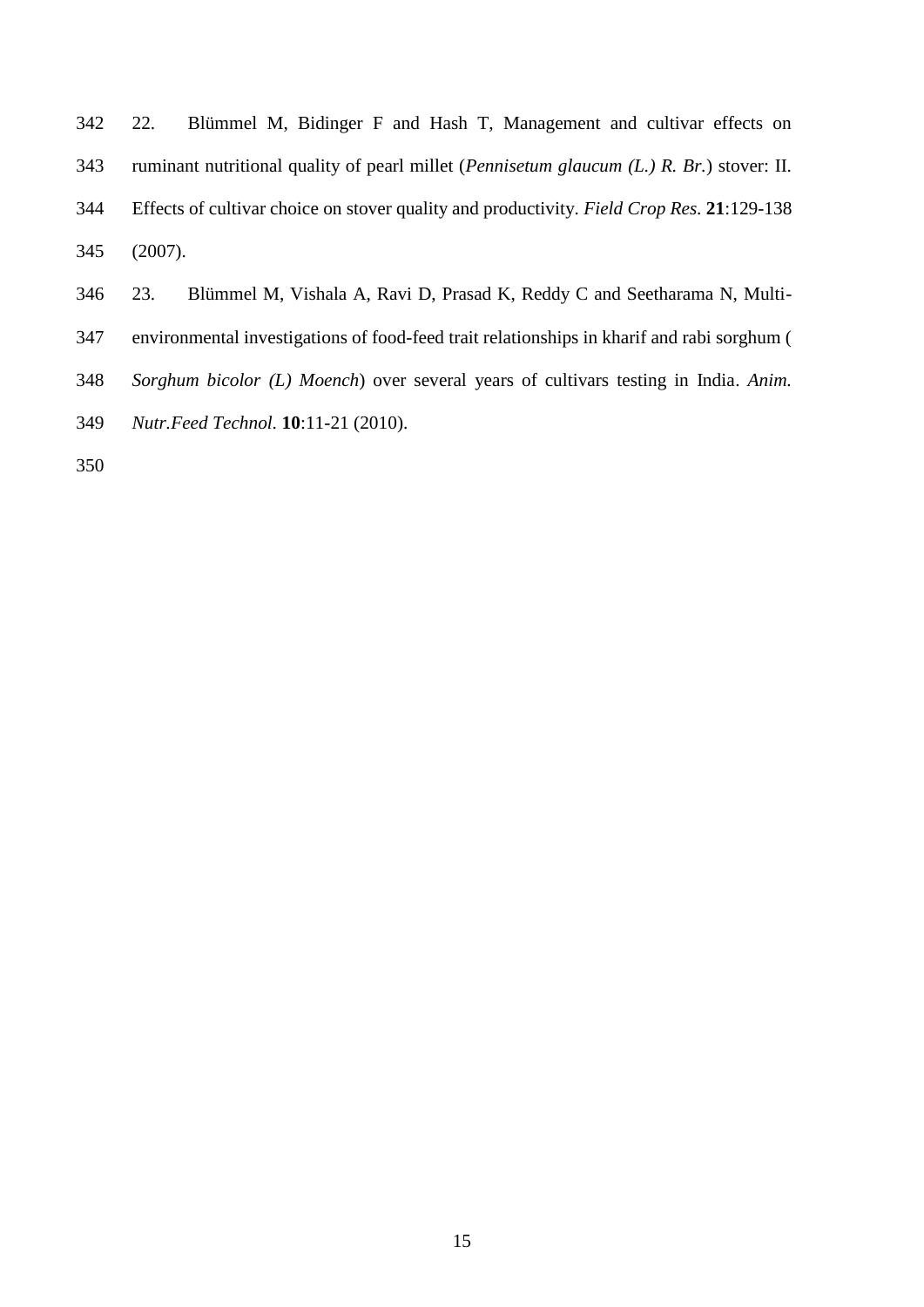**Table 1.** Genotypic variation in yields of grain (t ha<sup>-1</sup>), straw DM (DM t ha<sup>-1</sup>), straw CP

| Genotype                       | Grain   | <b>Straw</b> | CP     | <b>ME</b> |
|--------------------------------|---------|--------------|--------|-----------|
| Cultivars                      |         |              |        |           |
| DZ-2012-LN-0039                | $3.74*$ | 4.38         | 182    | 35        |
| DZ-2012-LN-0040                | 2.8     | $8.24*$      | 518*   | 70.9*     |
| DZ-2012-LN-0041                | 2.64    | 4.45         | 206    | 35.8      |
| DZ-2012-LN-0042                | $3.01*$ | $8.45*$      | 514*   | 70.6*     |
| DZ-2012-LN-0045                | $3.05*$ | 4.66         | 242    | 38.5      |
| DZ-2012-LN-0048                | 2.28    | $5.11*$      | 311    | 43*       |
| DZ-2012-LN-0050                | $3.22*$ | 4.8          | 229    | 39.1      |
| DZ-2012-LN-0051                | 2.75    | $8.3*$       | 473*   | $72.5*$   |
| DZ-2012-LN-0052                | $3*$    | $6.9*$       | 323*   | 58.3*     |
| DZ-2012-LN-0055                | 2.24    | 4.94*        | 246    | 40.8*     |
| DZ-2012-LN-0056                | $3.71*$ | $6.49*$      | 355*   | 56.5*     |
| DZ-2012-LN-0057                | $3.55*$ | 7.08*        | 411*   | $60.4*$   |
| DZ-2012-LN-0190                | 2.2     | 7.39*        | 436*   | $63.5*$   |
| DZ-2012-LN-0191                | $3.52*$ | $7.31*$      | 538*   | $63.2*$   |
| DZ-2012-LN-0192                | 2.15    | 3.37         | 137    | 26.7      |
| DZ-2012-LN-0193                | 2.41    | 5.09*        | $371*$ | $46*$     |
| DZ-2012-LN-0194                | 2.36    | $8.05*$      | 566*   | $71.5*$   |
| DZ-2012-LN-0195                | $2.91*$ | 8.96*        | 523*   | 75.8*     |
| DZ-2012-LN-0196                | 2.36    | $9.31*$      | 555*   | $77*$     |
| DZ-2012-LN-0197                | 2.63    | $6.54*$      | 524*   | $60*$     |
| DZ-2012-LN-0198                | $3.1*$  | $7.31*$      | 392*   | $62.1*$   |
| DZ-2012-LN-0199                | $3.25*$ | 4.46         | 169    | 35.3      |
| DZ-2012-LN-0200                | 2.35    | $8.9*$       | $641*$ | $80.1*$   |
| Varieties                      |         |              |        |           |
| <b>Improved variety-Derash</b> | $3.7*$  | 5.99*        | 330*   | 48.3*     |
| Local variety                  | 1.91    | 3.19         | 183    | 25.4      |
|                                |         |              |        |           |
| <b>SEM</b>                     | 0.316   | 0.614        | 47.5   | 5.28      |
| LSD(0.05)                      | 0.897   | 1.75         | 135    | 15        |

352 (kg CP ha<sup>-1</sup>), and straw ME (thousand MJ ME ha<sup>-1</sup>) of lentil

353 DM: dry matter; CP: crude protein; ME: metabolizable energy; \*: means have higher values

354 compared to that of the local variety. *P*< 0.001 for all traits.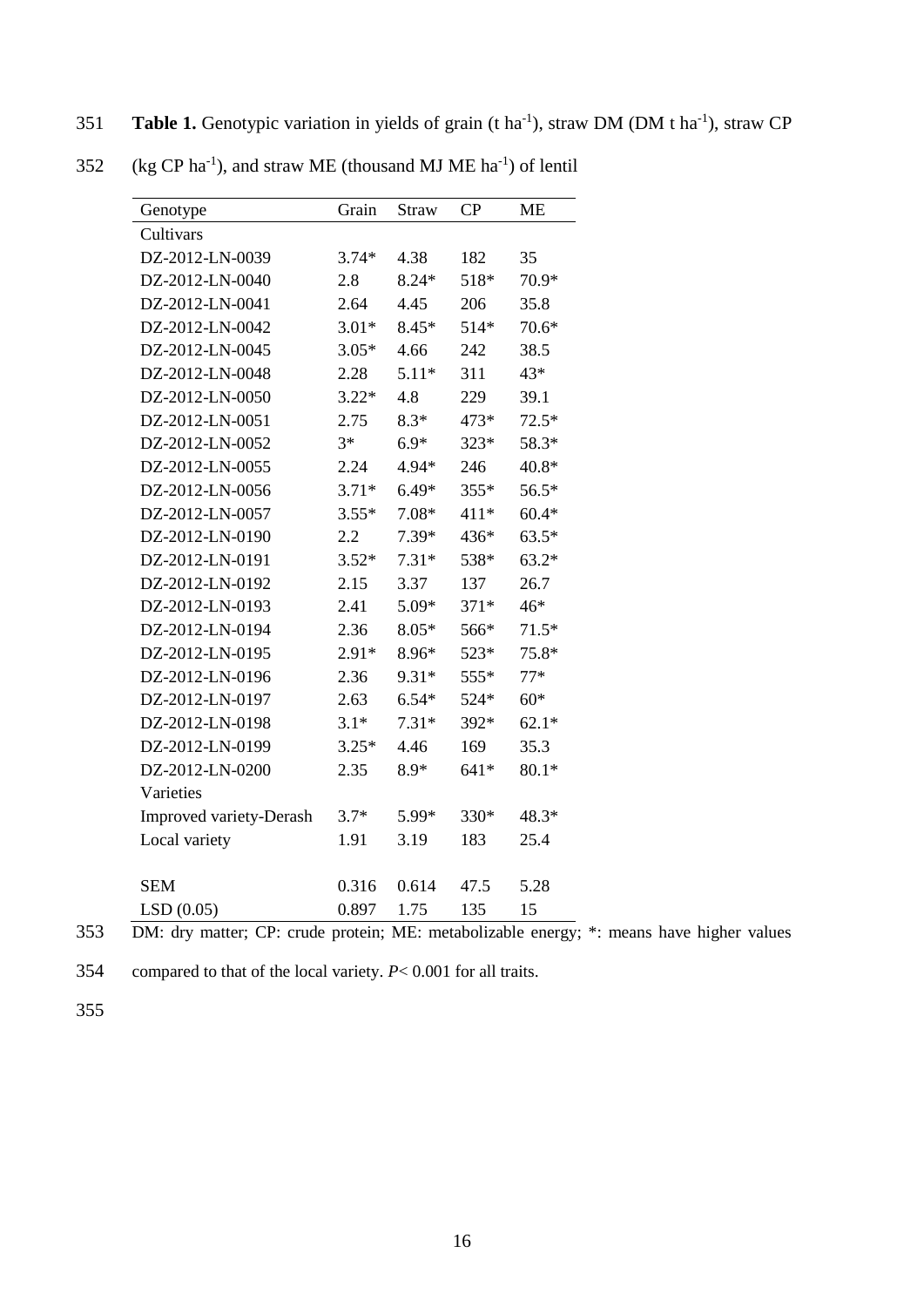| Genotype                | DM           | Ash  | CP      | <b>NDF</b> | <b>ADF</b> | <b>ADL</b> | ME      | <b>IVOMD</b> | <b>DMI</b> | <b>CPI</b> | <b>MEI</b> |
|-------------------------|--------------|------|---------|------------|------------|------------|---------|--------------|------------|------------|------------|
| Cultivars               |              |      |         |            |            |            |         |              |            |            |            |
| DZ-2012-LN-0039         | 908*         | 101  | 41      | 546        | 375        | 78.7*      | 7.96    | 536          | 660        | 27.1       | 5.26       |
| DZ-2012-LN-0040         | 906          | 98.6 | $62.3*$ | 491*       | 329*       | 77.9*      | $8.58*$ | 577*         | 734*       | 45.7       | $6.29*$    |
| DZ-2012-LN-0041         | 907          | 100  | 45.9    | 514*       | 360*       | 82.2       | 8.01    | 540          | 700        | 32.1       | 5.61       |
| DZ-2012-LN-0042         | 906          | 100  | $60.7*$ | 486*       | 328*       | 77.8*      | $8.38*$ | 567*         | 741*       | 45         | $6.21*$    |
| DZ-2012-LN-0045         | 907          | 95.7 | 51.9    | 532        | 356*       | 79.7*      | 8.24    | 557          | 677        | 35.2       | 5.58       |
| DZ-2012-LN-0048         | 906          | 97.3 | $60.8*$ | 479*       | 348*       | $75.6*$    | $8.42*$ | 566*         | 753*       | 45.8       | $6.34*$    |
| DZ-2012-LN-0050         | 907          | 100  | 48.3    | 538        | 367        | 78.6*      | 8.15    | 549          | 670        | 32.5       | 5.47       |
| DZ-2012-LN-0051         | 906          | 106  | 57.1    | 494*       | 329*       | 74.6*      | $8.74*$ | 586*         | 730*       | 41.7       | $6.38*$    |
| DZ-2012-LN-0052         | 906          | 100  | 46      | 489*       | 336*       | $74.5*$    | 8.47*   | 567*         | 737*       | 33.9       | $6.24*$    |
| DZ-2012-LN-0055         | 906          | 98.8 | 49.4    | 507*       | 352*       | $77.5*$    | 8.3     | 558          | $711*$     | 35.2       | 5.9        |
| DZ-2012-LN-0056         | 906          | 107* | 53.9    | 481*       | 317*       | $69.1*$    | $8.69*$ | 585*         | 748*       | 40.4       | $6.5*$     |
| DZ-2012-LN-0057         | 906          | 96.8 | 58      | 479*       | 329*       | $69.3*$    | $8.53*$ | 574*         | $751*$     | 43.5       | $6.41*$    |
| DZ-2012-LN-0190         | 906          | 103  | 58.9*   | 471*       | 320*       | 79.8*      | $8.6*$  | 580*         | 764*       | 45         | $6.58*$    |
| DZ-2012-LN-0191         | 906          | 103  | 73.8*   | 455*       | 317*       | $67.5*$    | $8.65*$ | 583*         | 793*       | 58.6*      | $6.86*$    |
| DZ-2012-LN-0192         | 907          | 92.1 | 40      | 548        | 384        | 95.9       | 7.92    | 532          | 658        | 26.3       | 5.22       |
| DZ-2012-LN-0193         | 906          | 88.8 | $73.1*$ | 454*       | $302*$     | $72.4*$    | $9.05*$ | 608*         | 797*       | 58.6*      | $7.23*$    |
| DZ-2012-LN-0194         | 906          | 92.7 | $70.6*$ | 470*       | $314*$     | 81.4       | 8.89*   | 596*         | 766*       | $54.1*$    | $6.81*$    |
| DZ-2012-LN-0195         | 906          | 103  | 58.5*   | 486*       | 323*       | 82.8       | $8.46*$ | $571*$       | 741*       | 43.4       | $6.27*$    |
| DZ-2012-LN-0196         | 906          | 106  | 59.9*   | 499*       | $341*$     | 84.6       | 8.28    | 559          | $721*$     | 43.1       | 5.97*      |
| DZ-2012-LN-0197         | 905          | 100  | 80*     | 442*       | $301*$     | $66.2*$    | $9.17*$ | $614*$       | 816*       | 65.4*      | 7.49*      |
| DZ-2012-LN-0198         | 906          | 107* | 53.8    | 467*       | 327*       | $72.3*$    | $8.5*$  | 572*         | $771*$     | 41.5       | $6.55*$    |
| DZ-2012-LN-0199         | 907          | 98.2 | 38      | 550        | 378        | 83.8       | 7.91    | 533          | 655        | 24.8       | 5.18       |
| DZ-2012-LN-0200         | 905          | 103  | $72.3*$ | 438*       | $301*$     | $70.2*$    | $9.01*$ | 606*         | 823*       | 59.9*      | $7.43*$    |
| Varieties               |              |      |         |            |            |            |         |              |            |            |            |
| Improved variety-Derash | 907          | 95.9 | 55      | 532        | 368        | $80.3*$    | 8.06    | 544          | 678        | 37.7       | 5.47       |
| Local variety           | 907          | 102  | 57.1    | 547        | 383        | 88.1       | 7.98    | 540          | 659        | 37.8       | 5.27       |
|                         |              |      |         |            |            |            |         |              |            |            |            |
| <b>SEM</b>              | 0.279        | 1.80 | 3.89    | 11.3       | 7.95       | 2.45       | 8.89    | 0.136        | 16.9       | 3.67       | 0.231      |
| LSD(0.05)               | $\mathbf{1}$ | 5    | 11      | 32         | 22.6       | 6.95       | 0.387   | 25.3         | 48         | 10.4       | 0.656      |

356 **Table 2.** Genotypic variation in chemical composition and nutritive value of lentil straw

 \*: means have higher values than that of the local variety except fiber constituents which have 358 lesser values. DM: dry matter (g kg<sup>-1</sup> as fed); ash (g kg<sup>-1</sup>); CP: crude protein (g kg<sup>-1</sup>); NDF: neutral 359 detergent fiber (g kg<sup>-1</sup>); ADF: acid detergent fiber (g kg<sup>-1</sup>); ADL: acid detergent lignin (g kg<sup>-1</sup>); 360 VOMD: *In vitro* organic matter digestibility (g kg<sup>-1</sup>); ME: Metabolizable energy (MJ kg<sup>-1</sup>); DMI: Potential daily DM intake by 30kg live weigh sheep (g DM per head per day); CPI: Potential daily CP intake by 30kg live weigh sheep (g CP per kg head per day); MEI: Potential daily metabolizable energy intake by 30kg live weigh sheep (MJ ME per head per day). *P*<0.001 for all traits.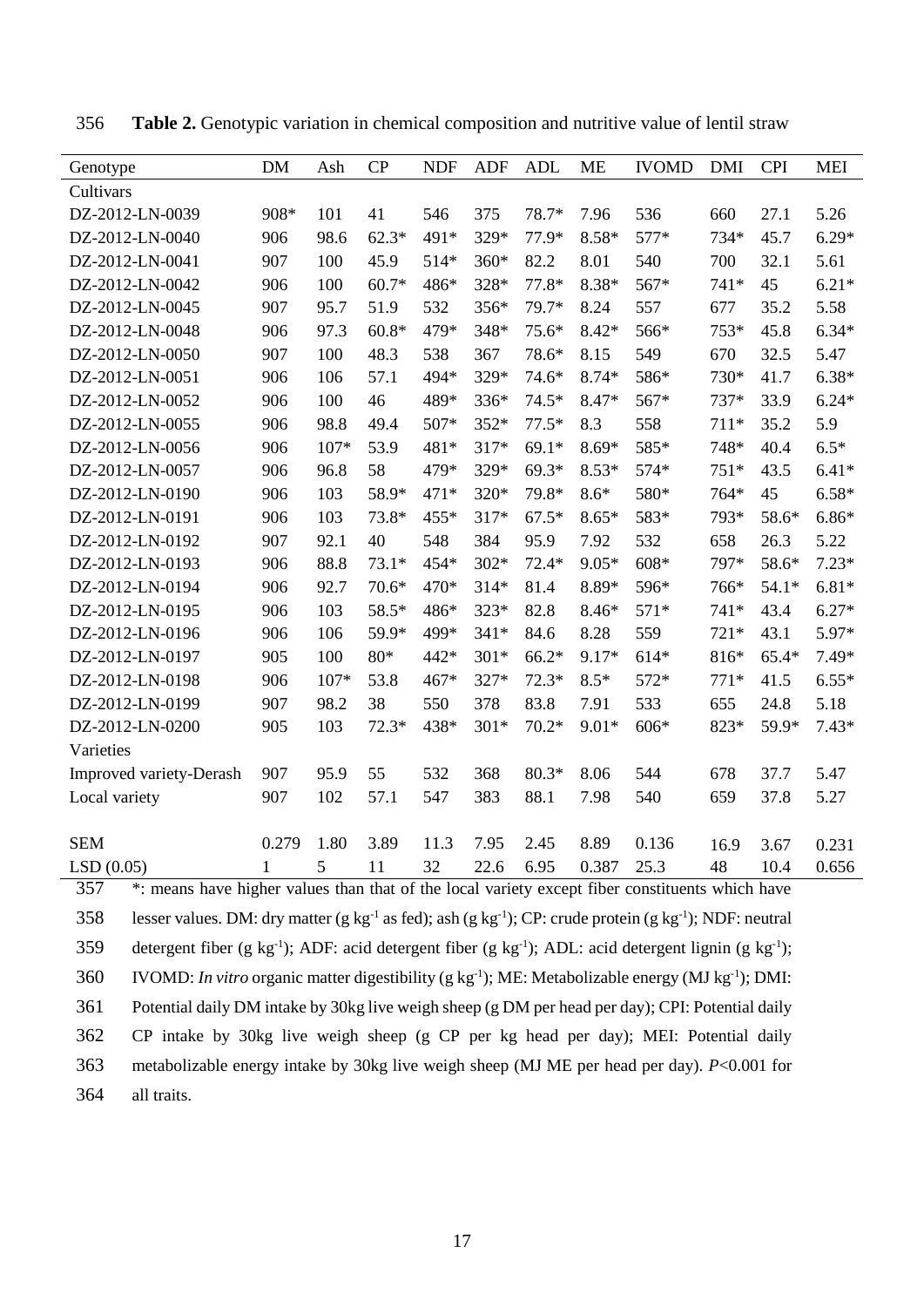| Item         | Control | Treatment | л        | <b>SEM</b> | $P$ v31616 |
|--------------|---------|-----------|----------|------------|------------|
| DM           | 907     | 907       | $-0.003$ | 0.16       | 0.43       |
| Ash          | 102     | 119       | 17.2     | 2.2        | < 0.001    |
| CP           | 57.1    | 85.8      | 28.7     | 0.59       | < 0.001    |
| <b>NDF</b>   | 547     | 482       | $-65$    | 5.9        | < 0.001    |
| ADF          | 383     | 368       | $-15$    | 6.3        | 0.36       |
| <b>ADL</b>   | 88.2    | 77        | $-11.2$  | 2.6        | 0.034      |
| <b>IVOMD</b> | 540     | 566       | 26       | 4.71       | 0.009      |
| MЕ           | 7.98    | 8.42      | 0.44     | 0.075      | 0.003      |
| DMI          | 659     | 721       | 62       | 5.7        | < 0.001    |
| <b>CPI</b>   | 37.8    | 60.1      | 22.3     | 0.63       | < 0.001    |
| MEI          | 5.27    | 5.96      | 0.69     | 0.071      | < 0.001    |

365 **Table 3**. Effect of urea treatment on the nutritive value of lentil straw

367 ∆: Change due to urea treatment; designation of abbreviations are presented in Table 2.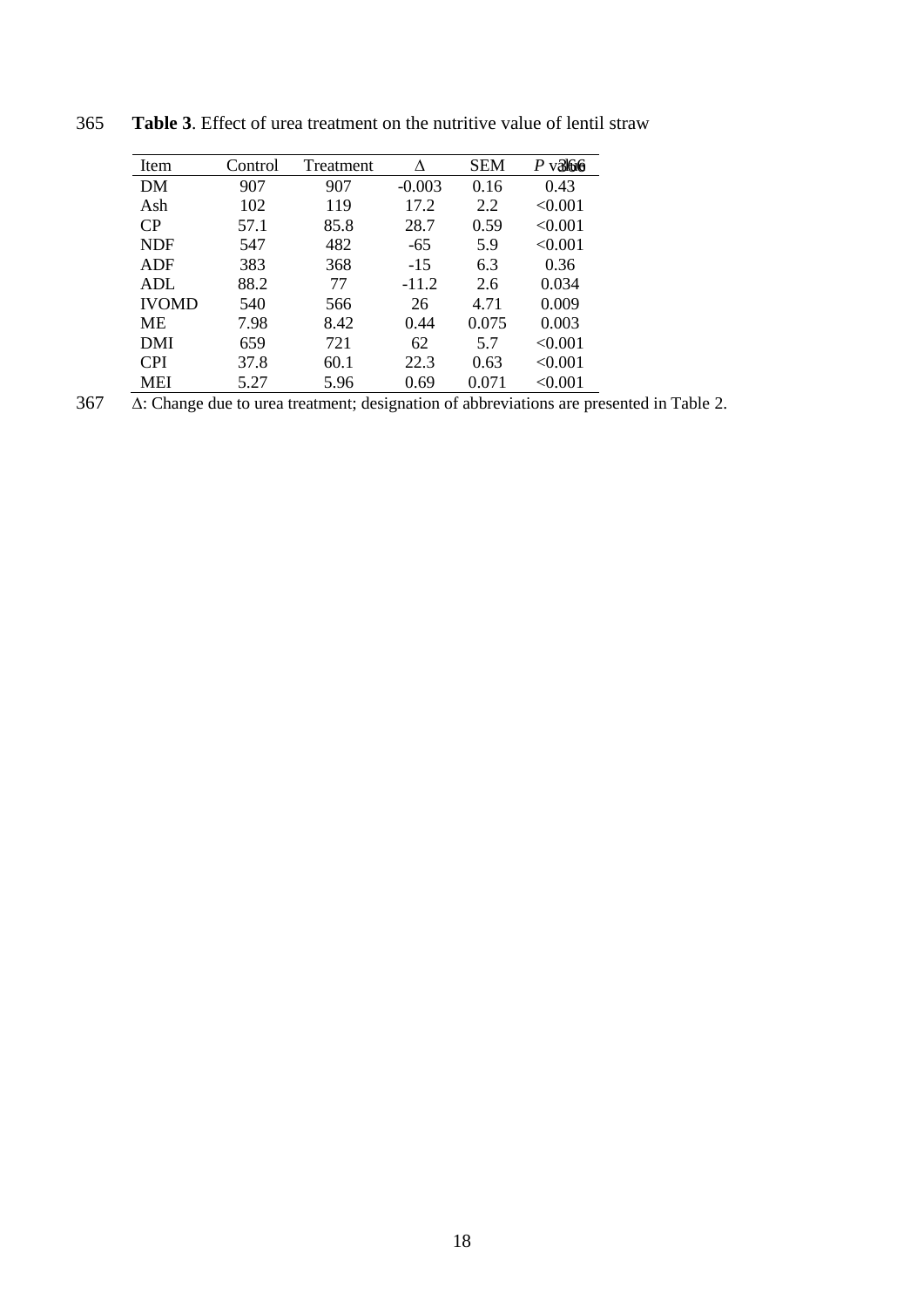|              | CP      | <b>NDF</b> | ADF      | ADL      | <b>IVOMD</b> | ME       | DMI      | <b>CPI</b> | <b>MEI</b> |
|--------------|---------|------------|----------|----------|--------------|----------|----------|------------|------------|
| Ash          | $-0.04$ | $-0.223$   | $-0.193$ | $-0.302$ | 0.074        | 0.058    | 0.199    | 0.000      | 0.134      |
| CP           |         | $-0.787$   | $-0.799$ | $-0.565$ | 0.841        | 0.822    | 0.798    | 0.984      | 0.832      |
| <b>NDF</b>   |         |            | 0.946    | 0.756    | $-0.899$     | $-0.89$  |          | $-0.868$   | $-0.975$   |
| <b>ADF</b>   |         |            |          | 0.748    | $-0.948$     | $-0.937$ | $-0.936$ | $-0.857$   | $-0.956$   |
| ADL          |         |            |          |          | $-0.753$     | $-0.748$ | $-0.755$ | $-0.636$   | $-0.769$   |
| <b>IVOMD</b> |         |            |          |          |              | 0.997    | 0.9      | 0.887      | 0.962      |
| МE           |         |            |          |          |              |          | 0.892    | 0.871      | 0.958      |
| <b>DMI</b>   |         |            |          |          |              |          |          | 0.884      | 0.983      |
| <b>CPI</b>   |         |            |          |          |              |          |          |            | 0.907      |
|              |         |            |          |          |              |          |          |            |            |

368 **Table 4.** Relationships among straw quality trait of lentil

369 *P*< 0.001 for all correlation pairs except that include ash which were insignificant; designation of

370 abbreviations are presented in Table 1.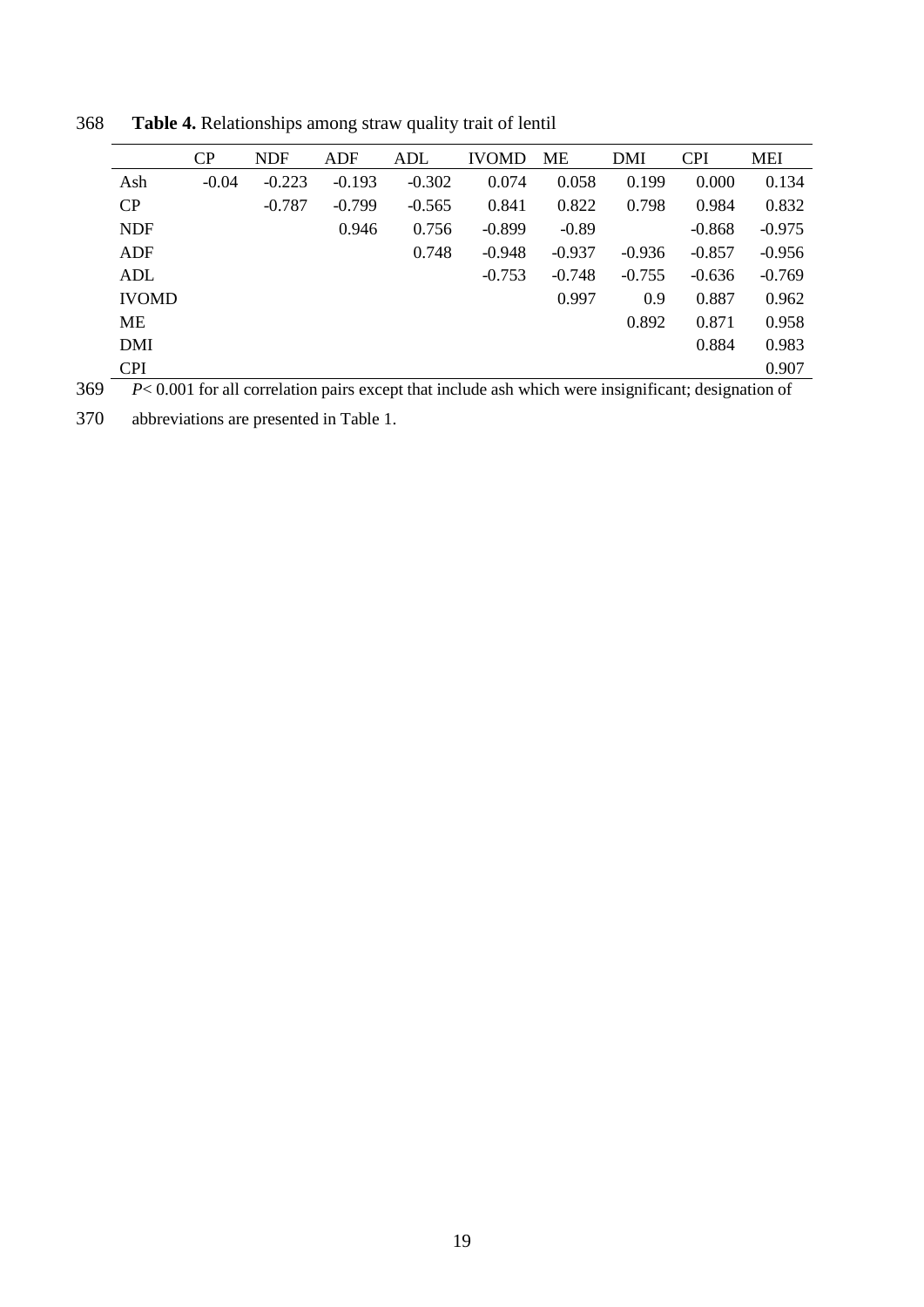|              |                |            |             | Model statistics |           |                |                | Change statistics |
|--------------|----------------|------------|-------------|------------------|-----------|----------------|----------------|-------------------|
| Dependent    |                |            |             |                  |           |                |                | $P$ value         |
| variable     |                | Model      | Coefficient | $\rm SE$         | $P$ value | $\mathbb{R}^2$ | $\mathbb{R}^2$ | of F              |
|              | $\mathbf{1}$   | Constant   | 871         | 11.9             | < 0.001   | 0.9            | 0.9            | < 0.001           |
|              |                | <b>ADF</b> | $-0.9$      | 0.04             | < 0.001   |                |                |                   |
|              |                | Constant   | 783         | 23.8             | < 0.001   |                |                | < 0.001           |
|              | $\overline{2}$ | <b>ADF</b> | $-0.7$      | 0.05             | < 0.001   | 0.92           | 0.02           |                   |
|              |                | CP         | 0.5         | 0.12             | < 0.001   |                |                |                   |
|              |                | Constant   | 783         | 23               | < 0.001   |                |                | < 0.001           |
| <b>IVOMD</b> | $\overline{3}$ | <b>ADF</b> | $-0.6$      | 0.06             | < 0.001   | 0.921          | 0.001          |                   |
|              |                | CP         | 0.5         | 0.12             | < 0.001   |                |                |                   |
|              |                | <b>ADL</b> | $-0.4$      | 0.17             | < 0.001   |                |                |                   |
|              |                | Constant   | 860         | 0.34             | < 0.001   |                |                | < 0.001           |
|              |                | <b>ADF</b> | $-0.7$      | 0.06             | 0.34      |                |                |                   |
|              | $\overline{4}$ | CP         | 0.42        | 0.12             | < 0.001   | 0.922          | 0.001          |                   |
|              |                | <b>ADL</b> | $-0.53$     | 0.17             | < 0.001   |                |                |                   |
|              |                | Ash        | $-0.51$     | 0.18             | < 0.001   |                |                |                   |
|              |                | Constant   | 13          | 0.2              | < 0.001   |                |                | < 0.001           |
|              | $\mathbf{1}$   | <b>ADF</b> | $-0.14$     | 0.001            | < 0.001   | 0.8            | 0.8            |                   |
|              |                | Constant   | 14.2        | 0.39             | < 0.001   |                |                | < 0.001           |
|              | $\overline{2}$ | <b>ADF</b> | $-0.014$    | 0.001            | < 0.001   | 0.82           | 0.02           |                   |
|              |                | Ash        | $-0.01$     | 0.003            | < 0.001   |                |                |                   |
|              |                | Constant   | 14.5        | 0.39             | < 0.001   |                |                | < 0.001           |
|              | 3              | <b>ADF</b> | $-0.012$    | 0.001            | < 0.001   |                |                |                   |
| <b>ME</b>    |                | Ash        | $-0.012$    | 0.003            | < 0.001   | 0.83           | 0.01           |                   |
|              |                | <b>ADL</b> | $-0.009$    | 0.003            | < 0.001   |                |                |                   |
|              |                | Constant   | 13.4        | 0.6              | < 0.001   |                |                | < 0.001           |
|              |                | <b>ADF</b> | $-0.01$     | 0.001            | < 0.001   |                |                |                   |
|              | $\overline{4}$ | Ash        | $-0.01$     | 0.003            | < 0.001   | 0.831          | 0.001          |                   |
|              |                | <b>ADL</b> | $-0.009$    | 0.003            | < 0.001   |                |                |                   |
|              |                | CP         | 0.005       | 0.002            | < 0.001   |                |                |                   |

# 371 **Table 5.** Stepwise regression analysis of the effect of chemical composition, IVOMD and

# 372 ME of lentil straw

373 Designation of abbreviations are presented in Table 1.